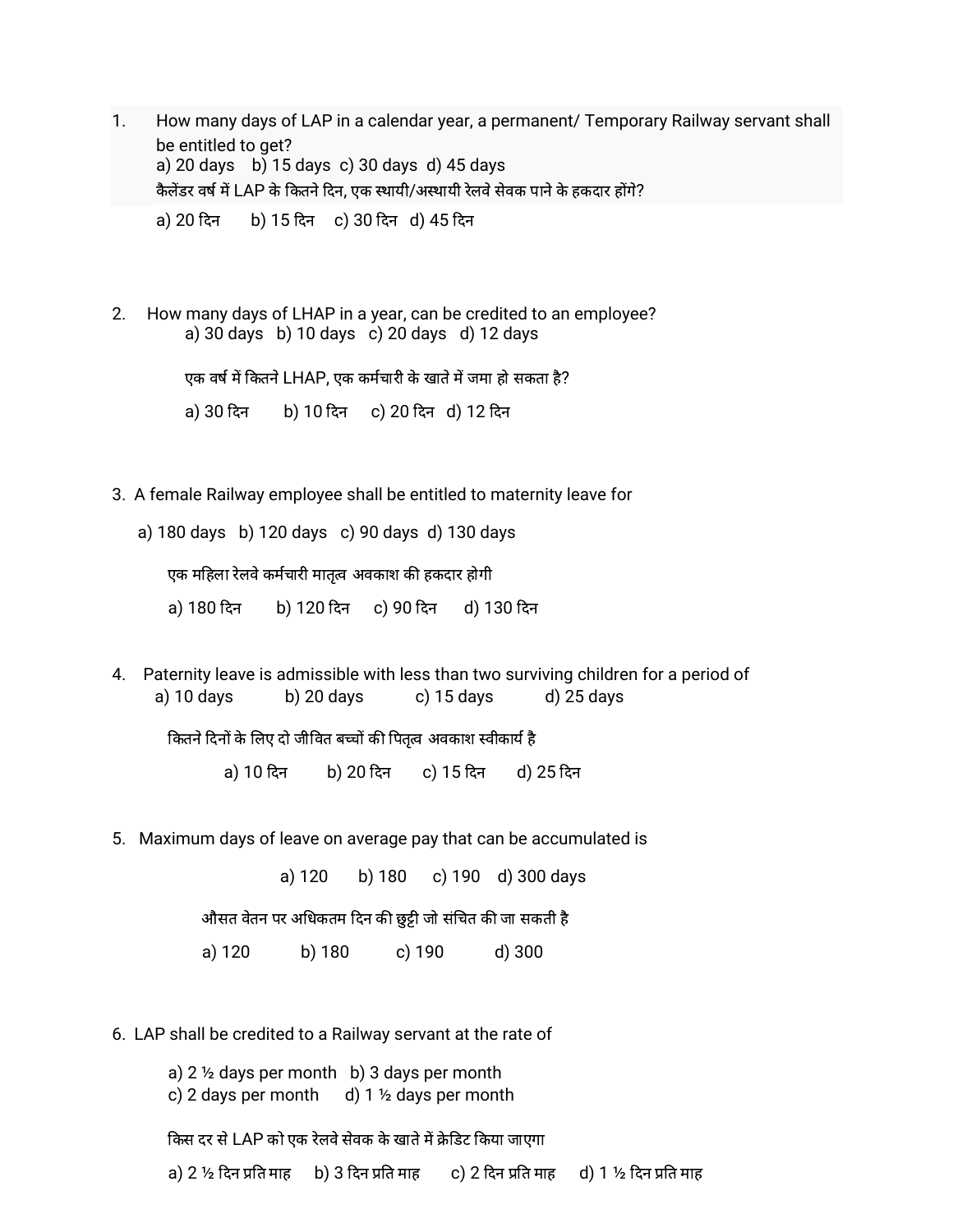- 7. How many days of LHAP can be accumulated to an employee in his service life? a) 300 days b) 450 days c) 600 days d) Un limited किसी कर्मचारी को उसके सेवा जीवन में कितने दिनों तक LHAP जमा किया जा सकता है? a) 300 दन b) 450 दन c) 600 दन d) कोई सीमा नह
- 8. A male railway servant may be granted Paternity leave having surviving children

a) Less than two b) One c) Four d) Three एक पुरुष रेलवे सेवक को जीवित बच्चों को पितृत्व अवकाश दिया जा सकता है a) 2 सेकम b) 1 c) 4 d) 3

9. Up to what limit, maternity leave may be combined with any kind of leave?

a) One year b) Two years c) Unlimited d) Six months किस सीमा तक, मातृत्व अवकाश को किसी भी तरह की छुट्टी के साथ जोड़ा जा सकता है? a) एक साल b) दो साल c) असीमत d) 6 माह

10. Which of the following category is entitled for hospital leave? a) Group 'A' b) Group 'B' c) Group 'C' d) Group 'D' निम्नलिखित में से कौन सी श्रेणी अस्पताल की छुट्टी के लिए हकदार है? a) ग्रुप 'A' b) ग्रुप 'B' c) ग्रुप 'C' d) ग्रुप 'D'

11. When no leave is admissible under any other rule, the leave granted is known as

a) LAP b) LHAP c) SPL Leave d) Extra ordinary leave.

जब कोई छुट्टी किसी अन्य नियम के तहत स्वीकार्य नहीं होती है, तो दी गई छुट्टी के रूप में जाना जाता है

a) LAP b) LHAP c) SPL Leave d) असाधारण छुट्टी.

12. Maximum encashment of leave on average pay is…….

a) 200 days b) 180 days c) 360 days d) 300 days

औसत वेतन पर छुट्टी का अधिकतम नकदीकरण …… है।

a) 200 दन b) 180 दन c) 360 दन d) 300 दन

13. What is the maximum period of leave on Average pay at time that a Railway servant may be granted?

a) 120 days b) 160 days c) 180 days d) 300 days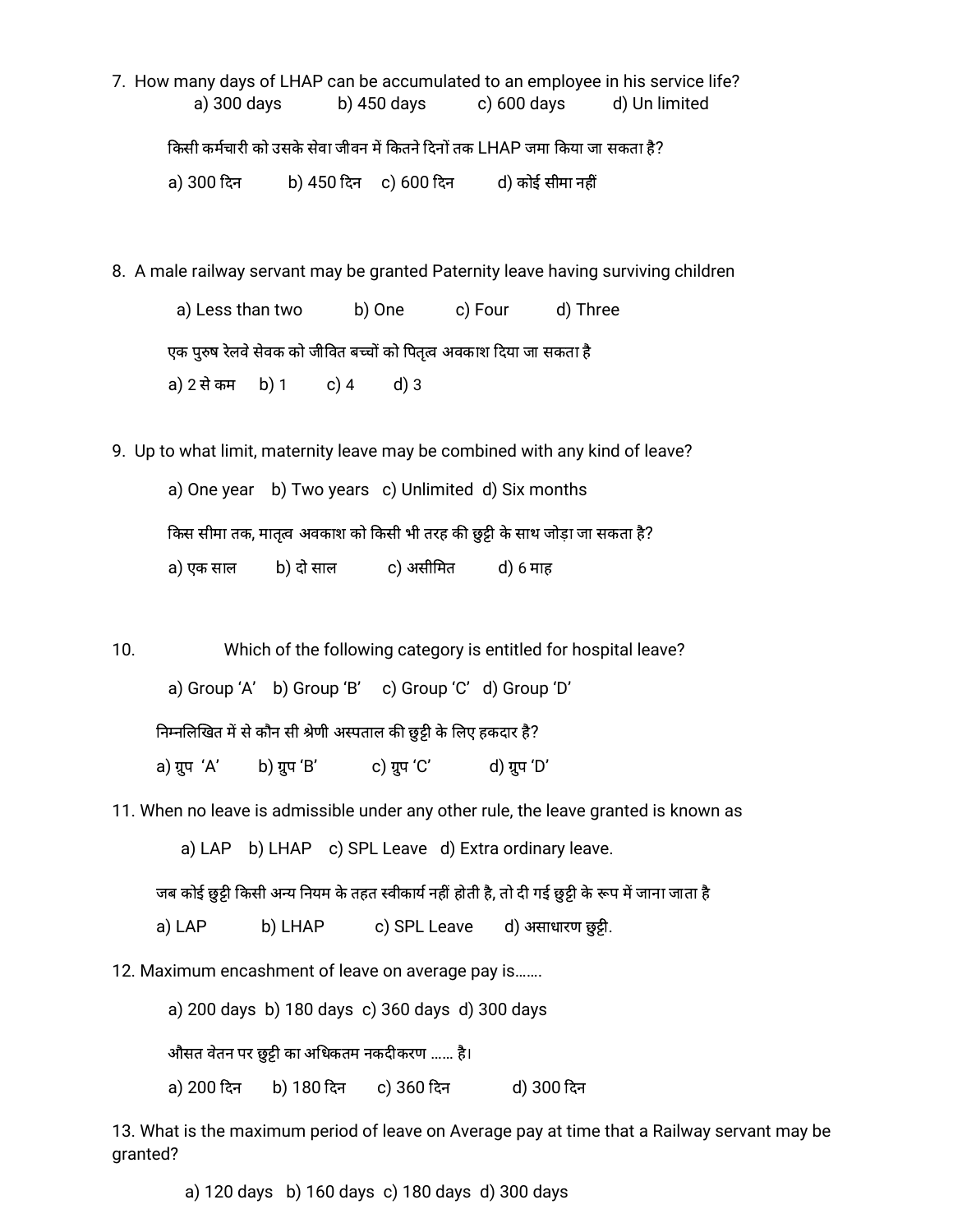औसत वेतन पर अवकाश की अधिकतम अवधि क्या है, जो एक रेलवे सेवक को दी जा सकती है?

a) 120 दन b) 160 दन c) 180 दन d) 300 दन

14. Within which period, Paternity Leave can be granted?

a) Six months b) Three months c) Four months d) 15days

किस अवधि के भीतर, पितृत्व अवकाश को प्रदान किया जा सकता है?

a) 6 माह b) 3 माह c) 4 माह d) 15 दन

- 15. Commuted leave is admissible on
	- a) Medical Certificate b) Request of an employee c) Discretion of competent authority d) None

कॉमयूटेड लीव किस आधार पर स्वीकार्य है

a) चिकित्सा प्रमाण पत्र b) एक कर्मचारी का अनुरोध

c) सक्षम प्राधिकारी का विवेक d) कोई नहीं

16. Who is the Authority to grant study leave abroad?

a) Rly. Board b) GM c) DRM d) CPO

विदेश में अध्ययन हेतु अवकाश देने के लिए अधिकृत कौन है?

a) Rly. Board b) GM c) DRM d) CPO

17. Who is the Competent Authority to grant study leave within India?

a) Rly. Board b) GM c) DRM/CWM d) CPO

भारत के भीतर अध्ययन अवकाश देने के लिए सक्षम प्राधिकारी कौन है?

a) Rly. Board b) GM c) DRM/CWM d) CPO

18. What is the Maximum joining time admissible to a Railway Servant?

a) 10 days b) 12 days c) 15 days d) 16 days

रेलवे सेवक को ज्वाइनिंग के लिए अधिकतम समय क्या है?

- a) 10 दन b) 12 दन c) 15 दन d) 16 दन
- 19. Special Casual Leave is admissible fo employees who reside at a place where the date of polling is different from that of place….

a)  $1$  day b)  $2$  days c)  $3$  days d)  $4$  days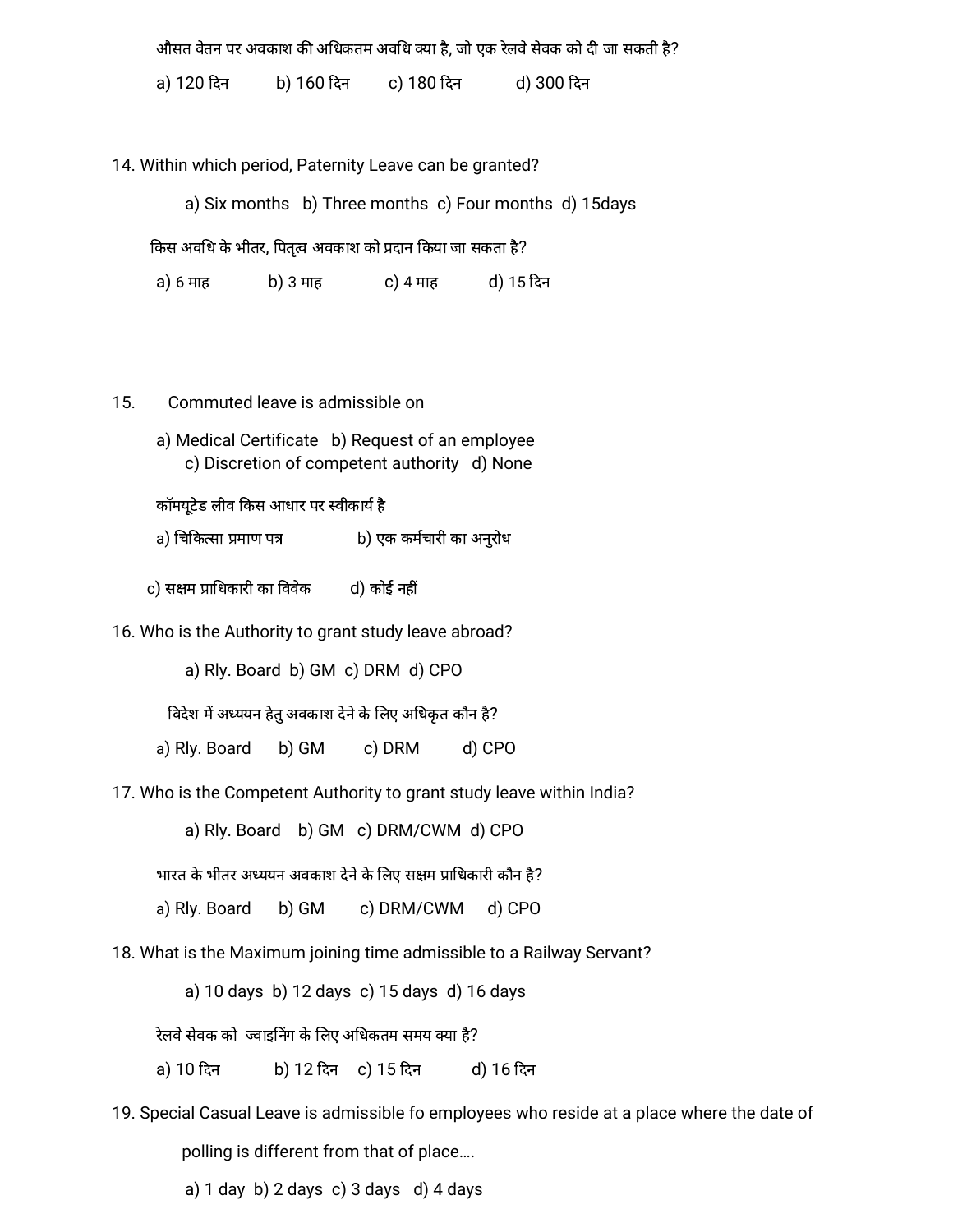विशेष आकस्मिक अवकाश उन कर्मचारियों के लिए स्वीकार्य है जो उस स्थान पर रहते हैं जहाँ मतदान की तारीख उस स्थान से भिन्न होती है…।

a) 1 दन b) 2 दन c) 3 दन d) 4 दन

20. If the transfer involves change of station, and the distance between the old and new station is less

than 1000 k.ms, how many days of joining time is admissible?

a) Not more than 5 days b) 10 days c) 12 days d) 15 days

यदि स्थानांतरण में स्टेशन का परिवर्तन शामिल है, और पुराने और नए स्टेशन के बीच की दूरी 1000 k.ms से कम है, तो

ज्वाइनिंग का समय कितने दिनों के लिए स्वीकार्य है?

a) 5 दिन से ज्यादा नहीं b) 10 दिन c) 12 दिन d) 15 दिन

21. What is Pass?

(a) Pass is a Privilege

(b) To travel in Railway

(c) An authority given by Railway to a Railway employee or to a Person authorizing him to travel in a train gratuitously

(d) None of these

पास क्या है ?

- (a) पास एक विशेषाधिकार है। (b) रेलवे में यात्रा करने के लिए
- (c) रेलवे द्वारा एक रेलवे कर्मचारी या एक व्यक्ति को दिया गया एक अधिकार जो उसे ट्रेन में यात्रा करने के

लए अधकृत करता है।

(d) इनमें कोई नहीं

22. Family means

(a) Wife, Husband, Son/Step sons under the age of 21 years and wholly dependent.

Bonafide student of any recognized University. Unmarred daughter of any age whether earning or not, dependent widow daughter. Railway Doctor's certified invalid son daughter of any age

(b) Wife, Husband, son/Step son/Son-in-law/mother-in-law/daughter of any age

(c) Husband, Wife/Widow mother/son/Step son of any age/Daughter of any age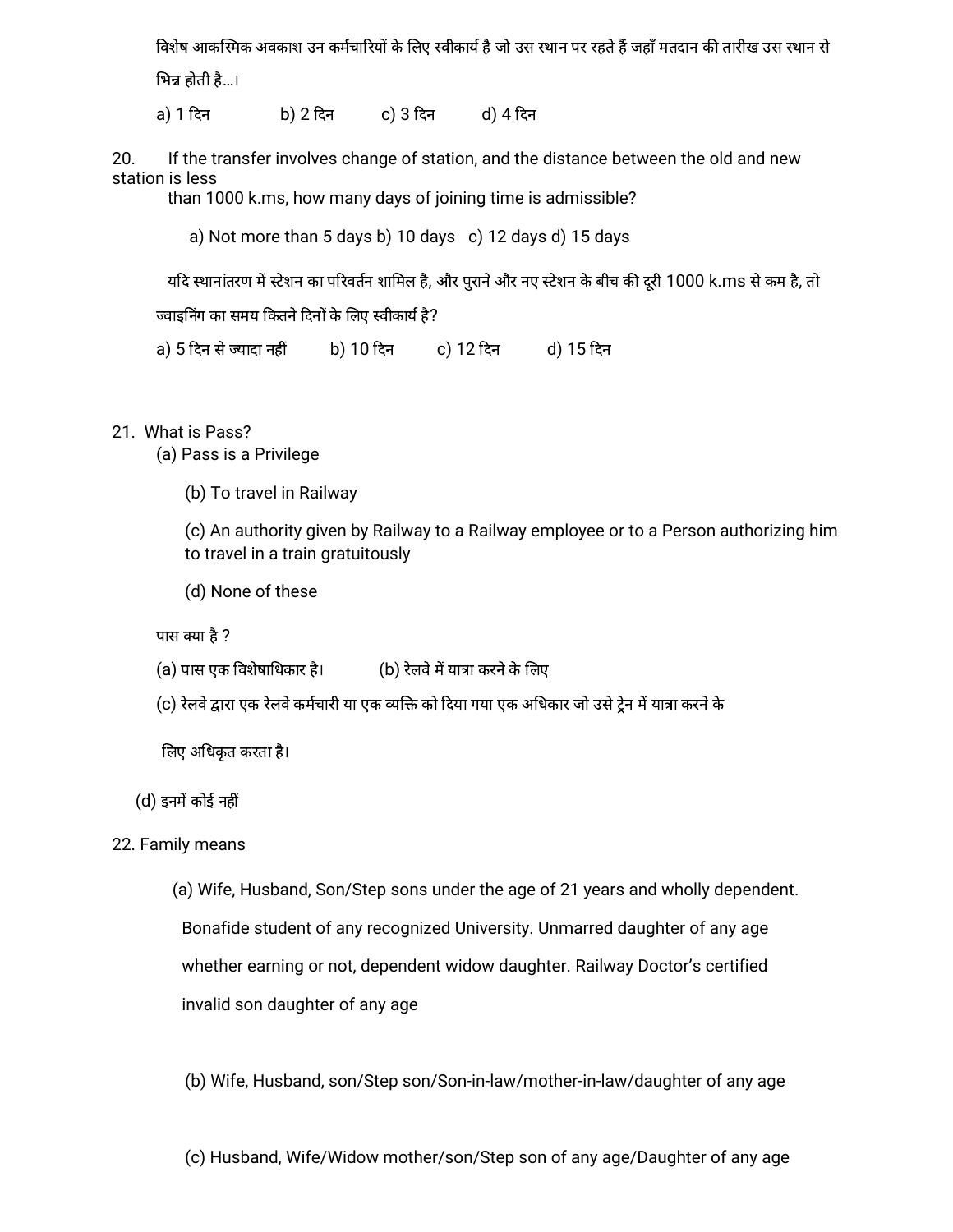(d) Husband/Wife/Sons/Daughters of any age/Mother-in-law, if father is not alive

परवार या है

(a) पत्नी, पति, बेटा / 21 साल से कम उम्र के बेटे और पूरी तरह से आश्रित। किसी भी मान्यता प्राप्त विश्वविद्यालय के छात्र बोनाफाइड। किसी भी उम्र की अविवाहित बेटी चाहे वह कमाऊ हो या नहीं, आश्रित विधवा बेटी। रेलवे डॉक्टर की प्रमाणित किसी भी उम्र के असामान्य पुत्र बेटी।

(b) पत्नी, पति, बेटा / सौतेला बेटा / दामाद / सास / किसी भी उम्र की बेटी।

(c) पति, पत्नी / विधवा माँ / बेटा / किसी भी उम्र का सौतेला बेटा / किसी भी उम्र की बेटी।

(d) पति / पत्नी / बेटे / किसी भी उम्र की बेटियां / सास, अगर पिता जीवित नहीं हैं।

23. How many sets of P.T.O. issued to the Railway employees?

(a) 6 sets both for Gazetted and Non-Gazetted every year from the date of appointment.

(b) 4 sets both for Gazetted and Non-Gazetted every year from the date of appointment.

(c) 3 sets both for Gazetted and Non-Gazetted every year from the date of appointment.

(d) 6 sets for Gazetted and 4 sets for Non-Gazetted.

कितने सेट P.T.O. रेलवे कर्मचारियों को जारी किया जाता है?

- (a) नियुक्ति की तिथि से हर साल राजपत्रित और अराजपत्रित दोनों के लिए 6 सेट।
- (b) नियुक्ति की तिथि से हर साल राजपत्रित और अराजपत्रित दोनों के लिए 4 सेट।
- (c) नियुक्ति की तिथि से हर साल राजपत्रित और अराजपत्रित दोनों के लिए 3 सेट।
- (d) राजपत्रित के लिए 6 सेट और गैर-राजपत्रित के लिए 4 सेट।

24. How many sets of School Pass issued to Railway employee?

(a) 6 sets per year. (b) 4 sets per year. (c) 3 sets per year. (d) 5 sets per year.

रेलवे कर्मचारी को स्कूल पास के कितने सेट जारी किए जाते हैं?

- (a) 6 सेट प्रति वर्ष (b) 4 सेट प्रति वर्ष (c) 3 सेट प्रति वर्ष (d) 5 सेट प्रति वर्ष
- 25. Maximum validity for a Privilege Pass?
	- (a) 3 months (Half-set) (b) 4 months (Full-set)
	- $(c)$  2 months (Half-set)  $(d)$  5 months (Full-set)

सुविधा पास की अधिकतम वैधता?

(a) 3 महीना हाफ सटे (b) 4 महीना फुल सटे (c) 2 महीना हाफ सटे (d) 5 महीना फुल सटे

26. Attendants of Pass Holder is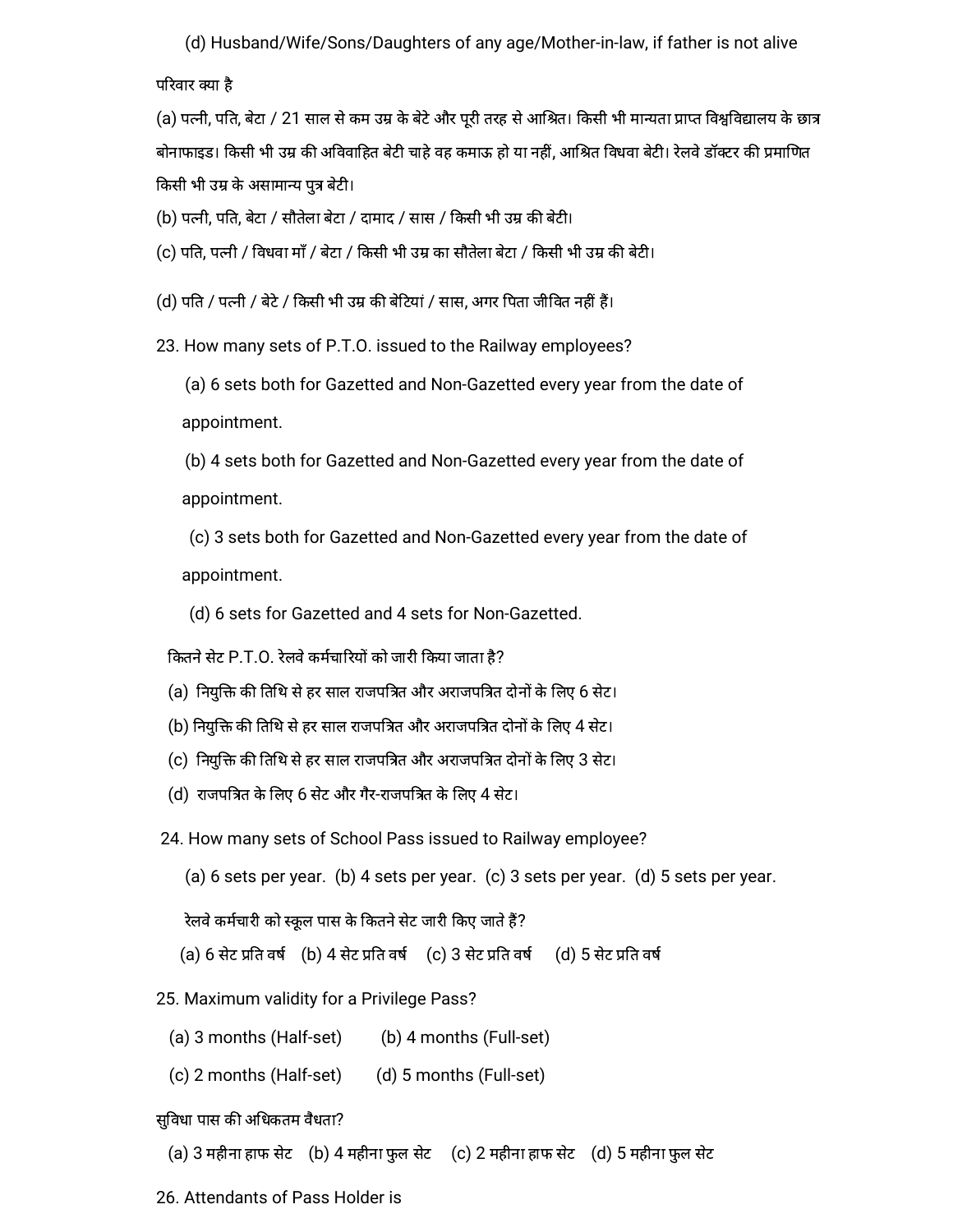(a) Part time servant (b) Servant (c) Full time paid servant (d) Any person

पास होल्डर के अटेंडेंट होते हैं

(a) अंशकालिक नौकर (b) नौकर (c) पूर्णकालिक नौकर (d) कोई भी व्यक्ति

27. Pass to widows/widower of Railway employee was implemented w.e.f.

(a) 12.03.1987 (b) 12.03.1990 (c) 12.03.1989 (d) 12.03.1988

रेलवे कर्मचारी के विधवा/विधुर को पास लागू किया गया

(a) 12.03.1987 (b) 12.03.1990 (c) 12.03.1989 (d) 12.03.1988

28. Maximum berth given for Reservation to Railway Officer on duty?

(a) 6 berth (b) 4 berth (c) 3 berth (d) 2 berth

ड्यूटी पर रेलवे अधिकारी को आरक्षण के लिए दिया गया अधिकतम बर्थ ?

(a) 6 बथ (b) 4 बथ (c) 3 बथ (d) 2 बथ

- 29. Eligibility for 1st Class Pass for Non-Gazetted staff. Who are appointed before 01.08.1969
	- (a) Basic Pay 5375 in scale Rs. 4000-6000/- (5th PC)
	- (b) Basic Pay 4900 in scale Rs. 4000-6000/- (5th PC)
	- (c) Basic Pay 5100 in scale Rs. 4000-6000/- (5th PC)
	- (d) Basic Pay 4900 in scale Rs. 4000-6000/- (5th PC)

अराजपत्रित कर्मचारियों के लिए प्रथम श्रेणी पास के लिए पात्रता।

जिनकी नियुक्ति 01.08.1969 से पहले हुई है

- (a) Basic Pay 5375 in scale Rs. 4000-6000/- (5th PC)
- (b) Basic Pay 4900 in scale Rs. 4000-6000/- (5th PC)
- (c) Basic Pay 5100 in scale Rs. 4000-6000/- (5th PC)
- (d) Basic Pay 4900 in scale Rs. 4000-6000/- (5th PC)
- 30. Penalties for not filling the date of commencement of journey (Privilege/Duty) 2nd Class Pass holder –

(a) Rs. 5/- (b) Rs. 10/- (c) Rs. 15/ (d) Rs. 20/-

यात्रा शुरू करने की तिथि (सुविधा पास/ड्यूटी पास) नहीं भरने पर जुर्माना

द्वितीय श्रेणी पास धारक -

(a) Rs. 5/- (b) Rs. 10/- (c) Rs. 15/ (d) Rs. 20/-

- 31. Penalties for not filling the date of commencement of journey (Privilege/Duty) 1st Class Pass holder –
	- (a) Rs. 15/- (b) Rs. 25/-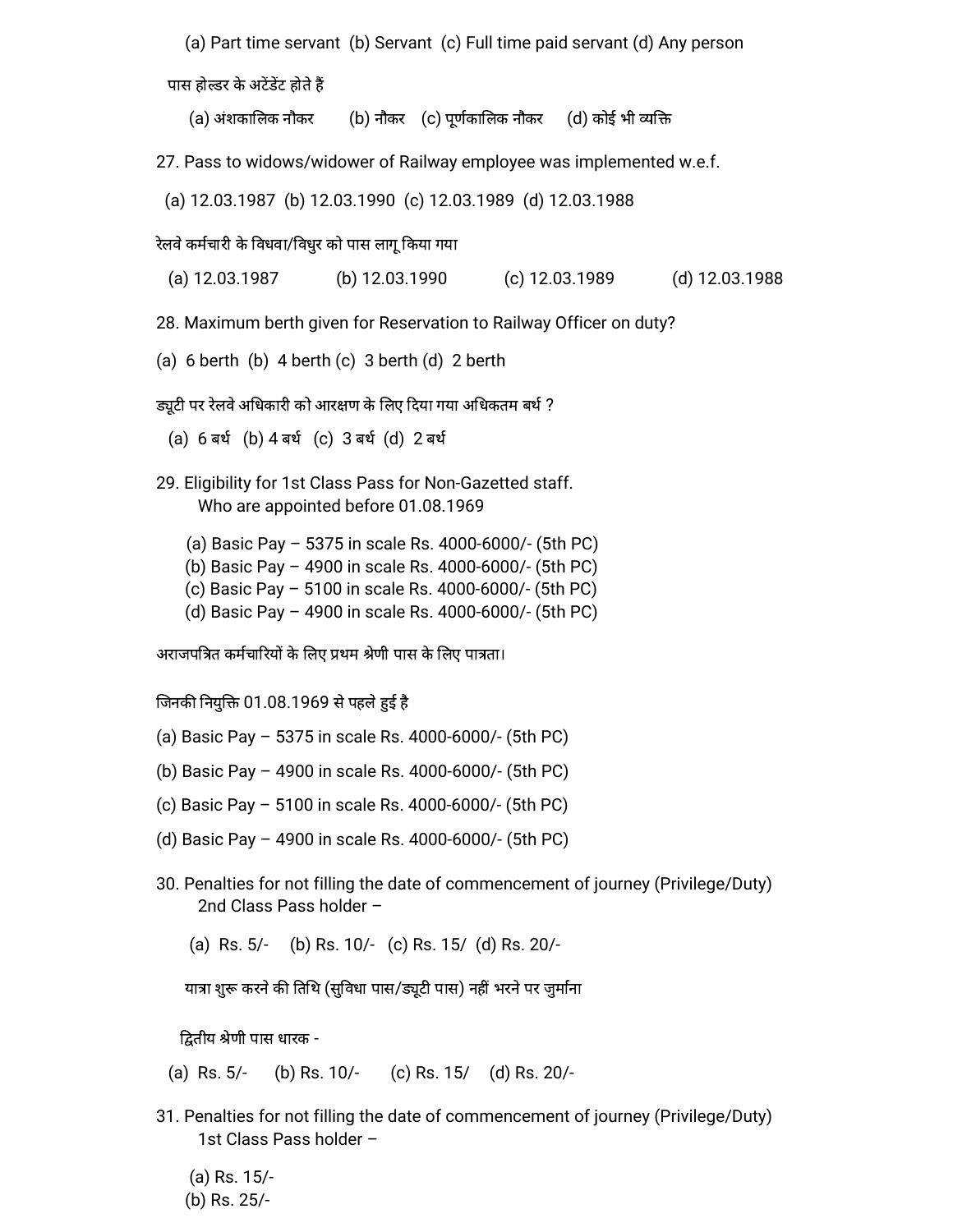(c) Rs. 35/- (d) Rs. 50/-

यात्रा शुरू करने की तिथि (सुविधा पास/ड्यूटी पास) नहीं भरने पर जुर्माना

प्रथम श्रेणी पास धारक -

(a) Rs. 15/- (b) Rs. 25/- (c) Rs. 35/- (d) Rs. 50/-

32. Full form of P.T.O.

(a) Personnel Ticket Order (b) Permanent Ticket Order

(c) Privilege Ticket Order (d) Pass & Ticket Order.

P.T.O. का पूर्ण रूप

- (a) Personnel Ticket Order (b) Permanent Ticket Order
- (c) Privilege Ticket Order (d) Pass & Ticket Order.

33. Set means

- (a) Set means 3 sets of pass per year. (b) Set means 6 sets of pass per year.
- (c) Set means 3 sets of pass & 6 sets of P.T.O. per year.
- (d) Set means one set of pass or P.T.O. for Outward and Return journey.

सेट का अर्थ है

- (a) सेट का अर्थ है प्रति वर्ष पास के 3 सेट। (b) सेट का अर्थ है प्रति वर्ष पास के 6 सेट।
- (c) सेट का अर्थ है 3 सेट पास और 6 सेट P.T.O. प्रति वर्ष।
- (d) सेट का अर्थ है पास का एक सेट या P.T.O. आउटवर्ड और रिटर्न यात्रा के लिए।

34.On what grounds a 1st class School Pass is issued to a 2nd class pass holders.

- (a)Studying in Sindia School/Gwalior (b)Studying in South Point School/Kolkata
- (c) Studying in Ram Krishna Mission School/Belur
- (d) Studying in Oak Grove School/Jharipani/Dehradun
- किस आधार पर एक द्वितीय श्रेणी पास धारकों को प्रथम श्रेणी का स्कूल पास जारी किया जाता है।
- (a) सिंधिया स्कूल / ग्वालियर में अध्ययन
- (b) साउथ पॉइंट स्कूल / कोलकाता में पढ़ाई
- (c) राम कृष्ण मिशन स्कूल / बेलूर में अध्ययन
- (d) ओक ग्रोव स्कूल / झारानी / देहरादून में अध्ययन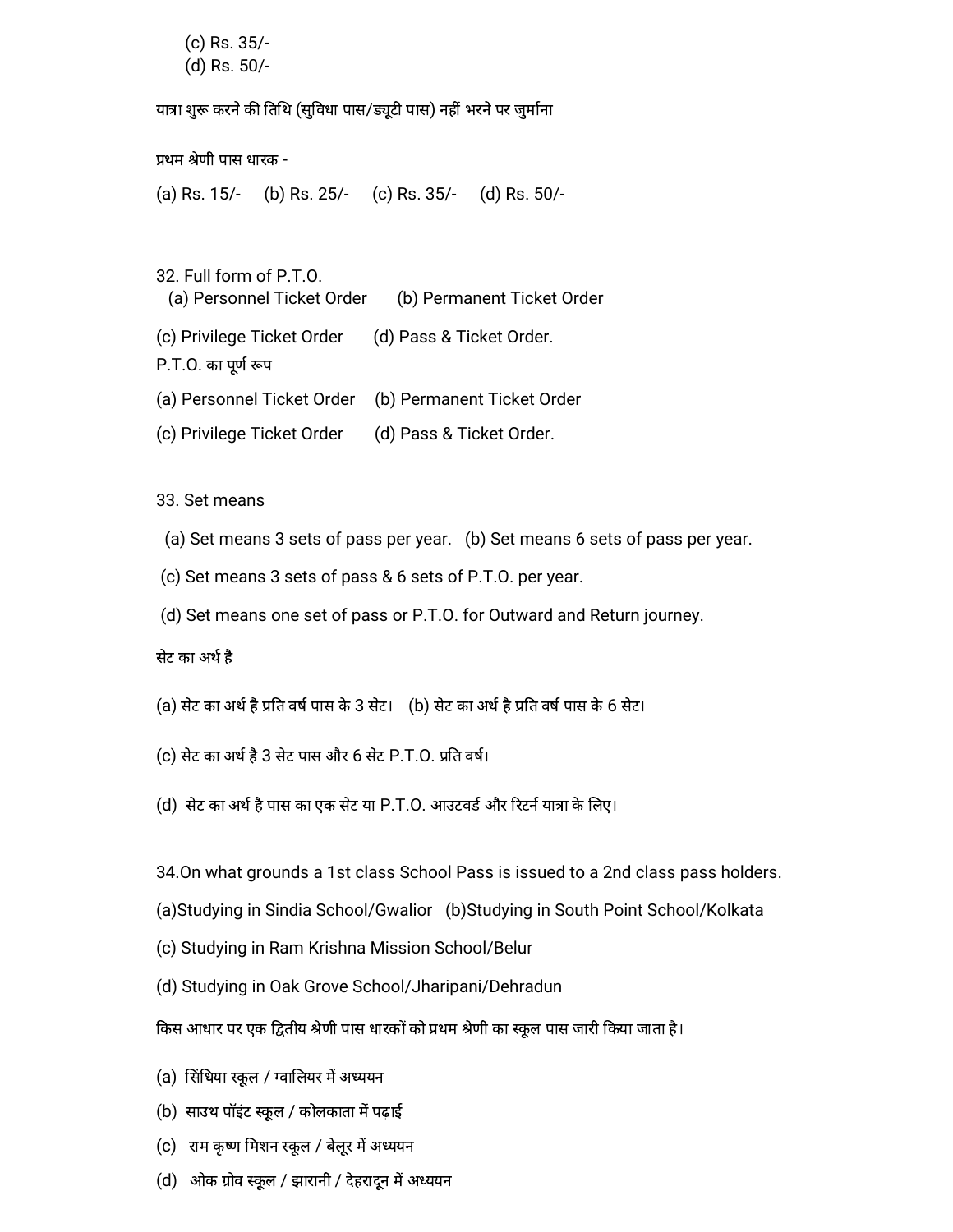- 35. How many sets of post retirement pass will be deducted for un-authorized retention of Railway quarter?
- (a) One set will be deducted for two months. (b) One set will be deducted for one month.
- (c) One set will be deducted for one year. (d) One set will be deducted for three months.

रेलवे आवास को बिना अधिकृत कब्जे के कितने पास काटे जाएंगे?

- (a) दो महीनेके लए एक सटे काटा जाएगा। (b) एक सटे एक महीनेके लए काटा जाएगा।
- (c) एक वर्ष के लिए एक सेट काटा जाएगा। (d) तीन महीने के लिए एक सेट काटा जाएगा।
- 36. How much Service (minimum) is required for Post Retired Complimentary Pass (a) 20 years (b) 25 years (c) 15 years (d) 33 years

कितना सेवा (न्यूनतम) पोस्ट सेवानिवृत्त मानार्थ पास के लिए आवश्यक है

(a) 20 वर्ष (b) 25 वर्ष (c) 15 वर्ष (d) 33 वर्ष

37. How many break journeys are admissible in Privilege Pass?

(a) 6 (b) 7 (c) Any number (En-route) (d) 5

प्रिविलेज पास में कितने ब्रेक जर्नी स्वीकार्य है?

(a) 6 (b) 7 (c) कोई भी संख्या (रूट) (d) 5

38. On what routes Pass can be issued?

- (a) Any route. (b) Shortest route & longest route but quicker.
- (c) Longest route. (d) Shortest route with 30% of the longest route.

किन मार्गों के लिए पास जारी किया जा सकता है?

- (a) किसी भी मार्ग। (b) सबसे छोटा मार्ग और सबसे लंबा मार्ग लेकिन तेज।
- (c) सबसे लंबा मार्ग। (d) 30% सबसे लंबे मार्ग के साथ सबसे छोटा मार्ग।

39. How many School Certificates are required for School Card Pass in a year.

(a) One in a year (b) Four in a year (c) Two in a year (d) One in whole service life

एक वर्ष में स्कूल कार्ड पास के लिए कितने स्कूल प्रमाण पत्र आवश्यक होते हैं।

- (a) एक वर्ष में एक (b) एक वर्ष में चार (c) एक वर्ष में दो (d) पूरे सेवा जीवन में एक
- 40. Split Passes are issued to which Railway Servant?
	- (a) Only Group 'A' service (b) All Officers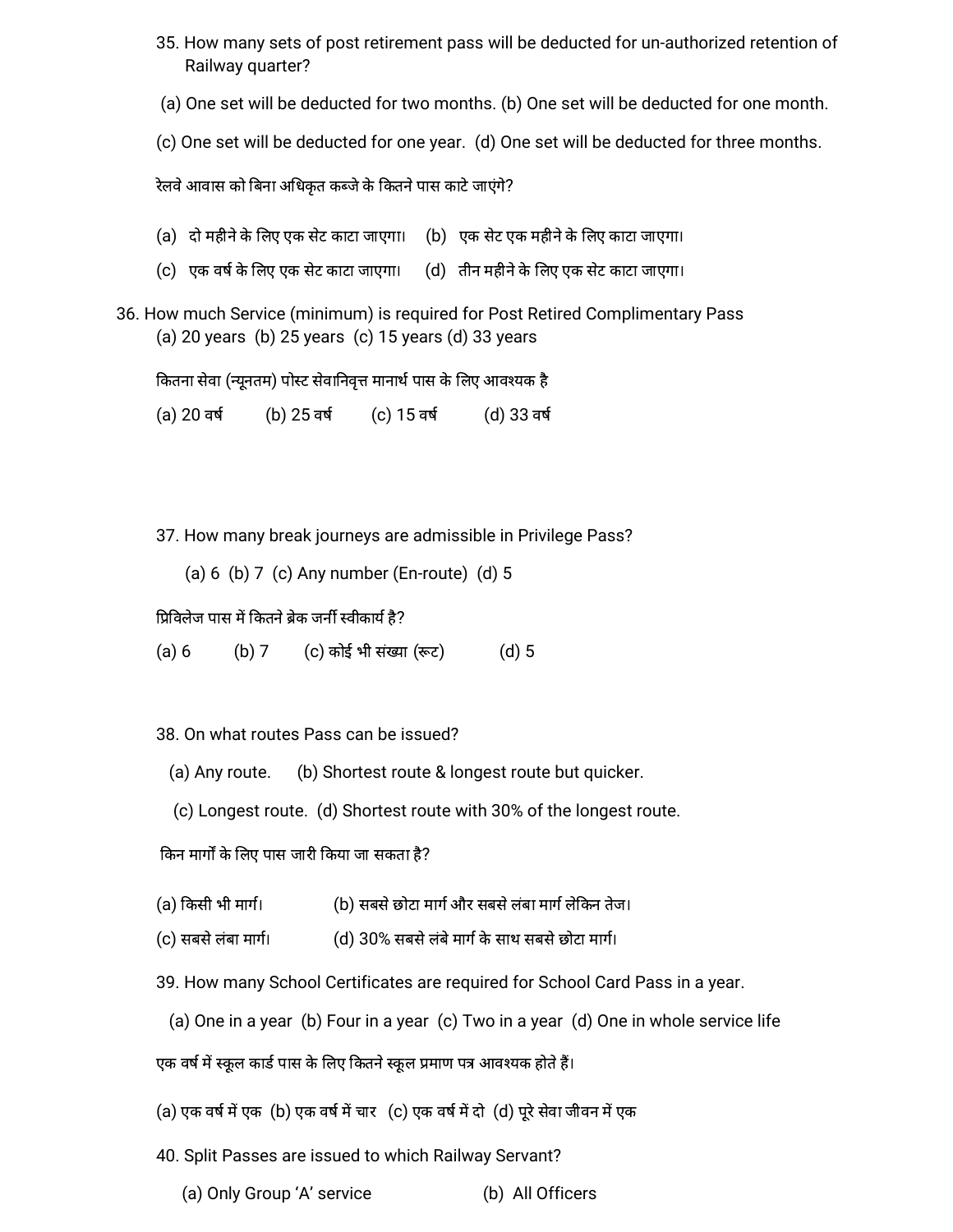(c) All Railway Servants (A, B, C & D) (d) Only GM/AGM.

स्प्लिट पास किस रेलवे सेवक को जारी किए जाते हैं?

(a) केवल समूह 'ए' सेवा (b) सभी अधिकारी (c) सभी रेलवे सेवक (A, B, C & D) (d) केवल GM/AGM

41. Which of the following statement do bear the title of Discipline and Appeals Rule in Railways?

(a) The Discipline and Appeal Rules, 1968 (b) The Discipline and Appeal Rules, 1966

(c) The Railway Servants (Discipline and Appeal) Rules, 1968 (d) None of these

निम्नलिखित से कौन सा कथन रेलवे में अनुशासन और अपील नियम का शीर्षक है ?

- (a) अनशु ासन और अपील नयम, 1968 (b) अनशु ासन और अपील नयम, 1966
- (c) रेलवे सेवक (अनुशासन और अपील) नियम, 1968 (d) इनमें से कोई नहीं

42. The date from which the Railway Servants (D&AR) Rules, 1968 came into force?

(a) On the first day of January, 1968 (b) On the 22nd day of August, 1968 (c) On the first day of October, 1968 (d) None of these

रेलवे सेवक (डी एंड एआर) नियम, 1968 किस तारीख से लागू हुआ?

- (a) 1 जनवरी, 1968 (b) 22 अगस्त, 968 (c) 1 अक्टूबर, 1968 (d) इनमें से कोई नहीं
- 43. Which No. of standard form is used for issuance of Major penalty charge sheet on disciplinary proceedings?

(a) SF-11 (b) SF-5 (c) SF-5 (d) None of these

अनुशासनात्मक कार्यवाही पर मेजर पेनल्टी चार्जशीट जारी करने के लिए कौन से मानक रूप का उपयोग

कया जाता है?

(a) SF-11 (b) SF-5 (c) SF-5 (d) इनमें से कोई नहीं

44. Disciplinary Authority while passing orders for imposing a penalty should invariably pass?

(a) Orders for penalty (b) Speaking order (c) Both (d) None

दंड लगाने के आदेश पारित करते समय अनुशासनिक अधिकारी को हमेशा के लिए पारित करना चाहिए?

(a) जुर्माने का आदेश (b) स्पीकिंग आर्डर (c) दोनों (d) कोई नहीं

45. Recognised Trade Union official can be allowed to act as defence counsel in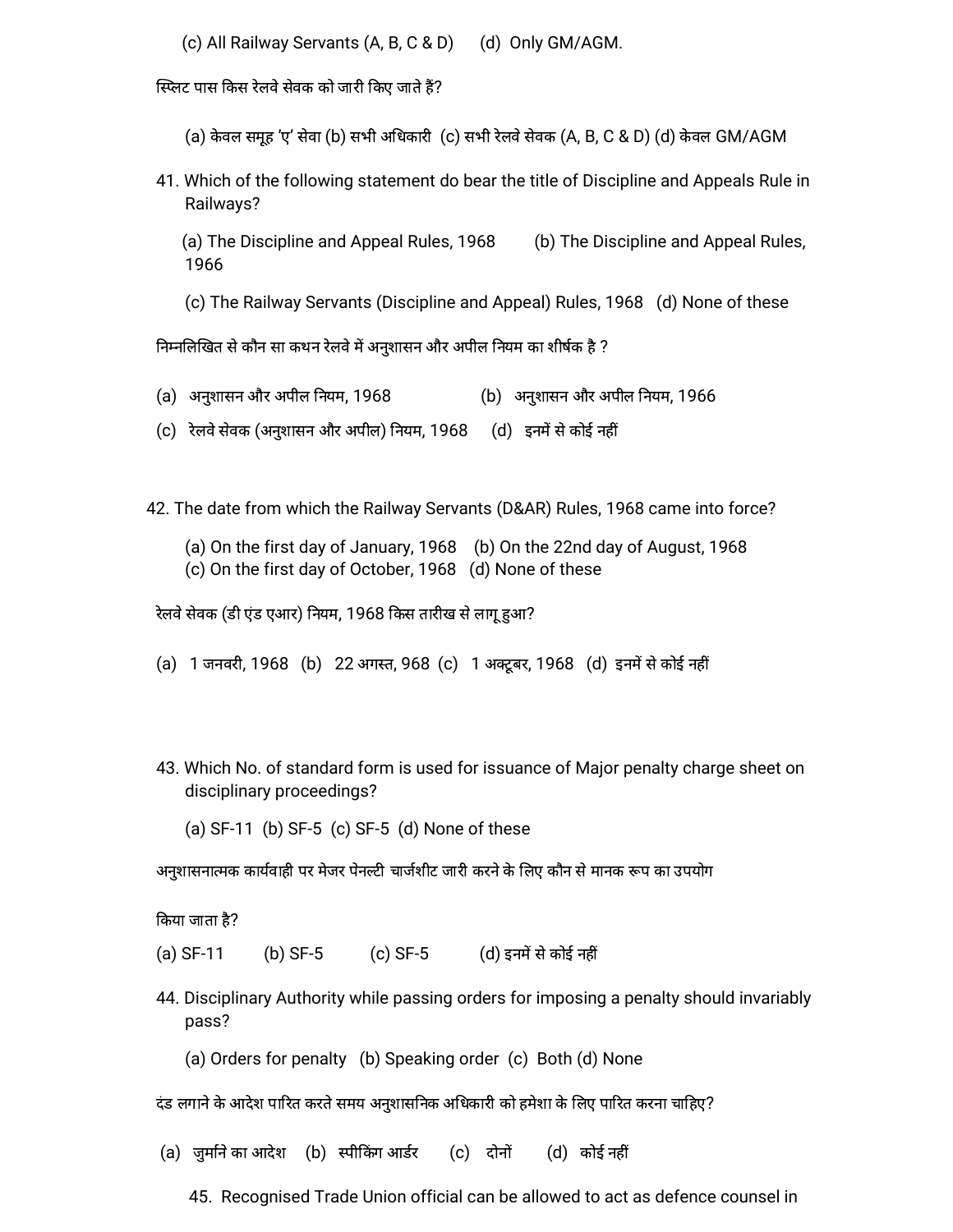D&AR cases (a)  $2$  (b)  $3$  (c)  $5$  (d) Any number of cases

मान्यता प्राप्त टेड यूनियन अधिकारी डी एंड ए आर मामलों में बचाव पक्ष के सलाहकार के रूप में कितने

केसों में कार्य करने की अनुमति दी जा सकती है

(a) 2 (b) 3 (c) 5 (d) कोई भी संख्या

46. Which of the standard form is required to be used for issuing the order of deemed

suspension? (a) SF-1 (b) SF-3 (c) SF-2 (d) SF-4

डीम्ड सस्पेंशन का आदेश जारी करने के लिए कौन से मानक फॉर्म का उपयोग करना आवश्यक है?

(a) SF-1 (b) SF-3 (c) SF-2 (d) SF-4

- 47. How many Annexure are attached with major penalty charge memorandum? (a) 2 (b) 3 (c) 5 (d) 4
- . मेजर पेनाल्टी चार्ज मेमोरंडम के साथ कितने अनुलग्नक संलग्न होते हैं?
	- (a) 2 (b) 3 (c) 5 (d) 4

48. A person appointed directly to a post grade or time scale of pay can be reduced by way of punishment to a post in lower scale/grade service or to a post which he never held before? (a) Yes (b) No (c) Can be reduce but his pay to be protected (d) None

. एक पद ग्रेड या वेतनमान के लिए सीधे नियुक्त किए गए व्यक्ति को सजा के माध्यम से निचले स्तर / ग्रेड सेवा

में एक पद पर या उस पद पर कम किया जा सकता है जिसे उसने पहले कभी आयोजित नहीं किया?

(a) हां (b) नह

(c) कम किया जा सकता है लेकिन उसके भुगतान की रक्षा की जानी चाहिए  $\,$  (d) कोई नहीं

49. An acting Rly. Servant can be allowed to act as Defence counsel?

(a) 2 (b) 3 (c) 4 (d) 5

एक कार्यरत कर्मचारी डी एंड ए आर मामलों में बचाव पक्ष के सलाहकार के रूप में कितने केसों कार्य करने की अनुमति दी जा सकती है

(a) 2 (b) 3 (c) 4 (d) 5

50. How many cases are dealing a retd. Railway employee as a defense assistant at a time?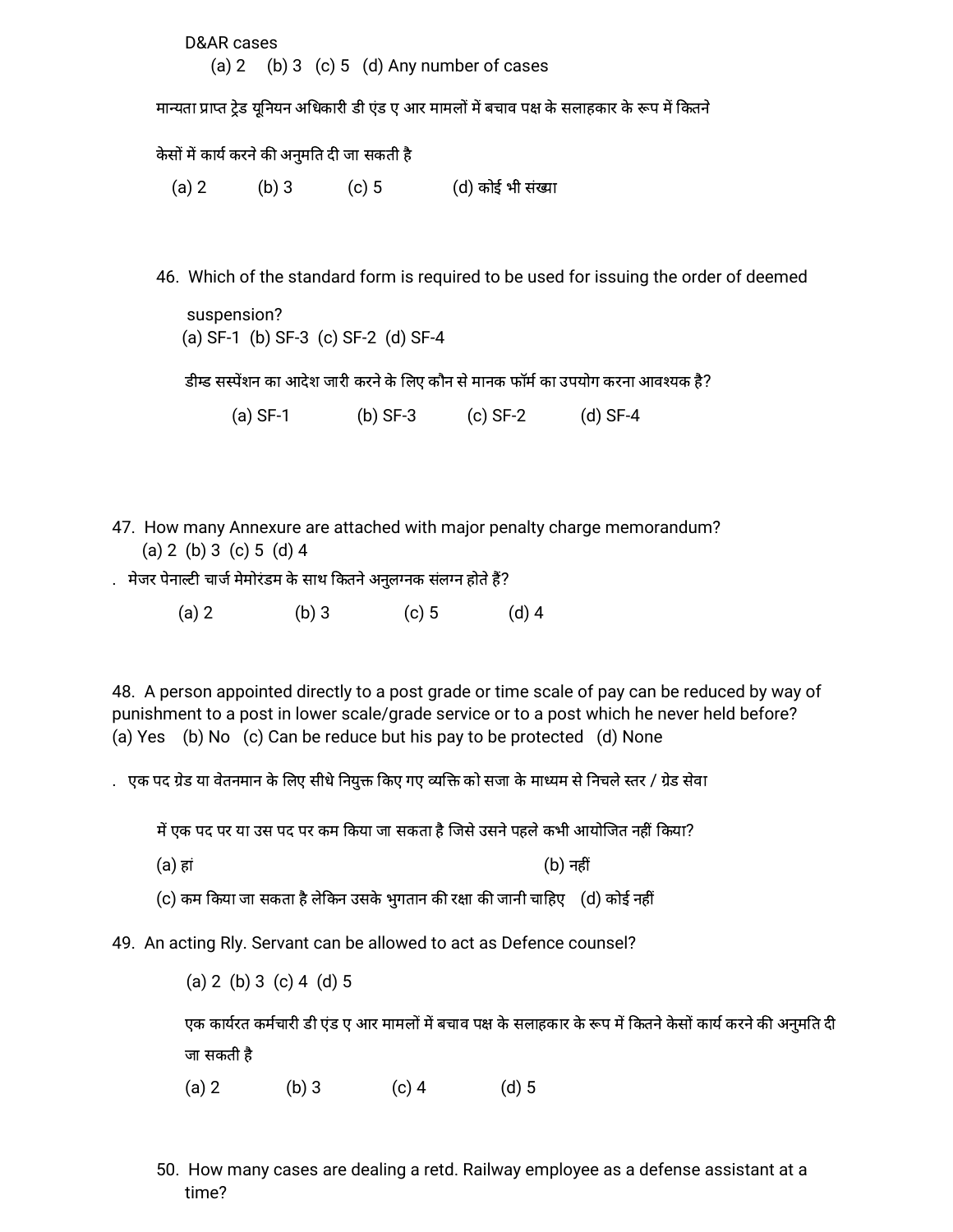(a) 5 (b) 7 (c) 3 (d) 9

एक सेवानिवृत कर्मचारी डी एंड ए आर मामलों में बचाव पक्ष के सलाहकार के रूप में कितने केसों कार्य करने की अनुमति दी जा सकती है?

- (a) 5 (b) 7 (c) 3 (d) 9
- 51. Suspension is not a punishment. However suspension visits employee with various disadvantages. Which one of the following is not a disadvantage as a consequence of suspension?
	- (a) During the period he cannot leave Hq. Without permission.
	- (b) He need not sign attendance register.
	- (c) Privilege passes cannot be availed.
	- (d) No increment is drawn during suspension.

निलंबन कोई सजा नहीं है। हालांकि निलंबन से कर्मचारी कई नुकसान होता है। निलंबन के परिणामस्वरूप

निम्नलिखित में से कौन सा एक नुकसान नहीं है?

- (a) इस अवधि के दौरान वह बिना अनुमति के मुख्यालय नहीं छोड़ सकता है
- (b) उसे उपस्थिति रजिस्टर पर हस्ताक्षर करने की आवश्यकता नहीं है
- (c) सुविधा पास का लाभ नहीं उठाया जा सकता है
- (d) निलंबन के दौरान कोई वेतन वृद्धि नहीं की गई है
- 52. When a Rly. Employee placed under suspension but only a minor penalty is imposed, the treatment of the suspension period is as
	- (a) Dies non (b) Non duty (c) Duty (d) None
- . जब एक रेलवे कर्मचारी को निलंबन के तहत रखा गया लेकिन केवल माइनर पेनाल्टी लगाया जाता है,

निलंबन अवधि को जाता है

- $(a)$  डाइज नॉन  $(b)$  नॉन ड्यूटी  $(c)$  ड्यूटी  $(d)$  कोई नहीं
- 53. A railway servant under suspension is entitled to
	- (a) Leave his head qrs. (b) Have passes for attending PNM/JCM
	- (c) Act as defence counsel (d) None

निलंबन के तहत एक रेलवे सेवक हकदार है

- (a) अपना मुख्यालय छोड़ सकता है। (b) पीएनएम/जेसीएम में भाग लेने के लिए पास ले सकता है
- (c) बचाव पक्ष के वकील के रूप में कार्य  $\qquad$  (d) कोई नहीं
- 54. A Railway servant shall be deemed to have been placed under suspension if he has been put in police custody for a period?
	- (a) exceeding 24 hours (b) exceeding 48 hours (c) immediate effect (d) none
- . एक रेलवे सेवक को निलंबन के अधीन माना जाएगा, यदि एक अवधि के लिए पुलिस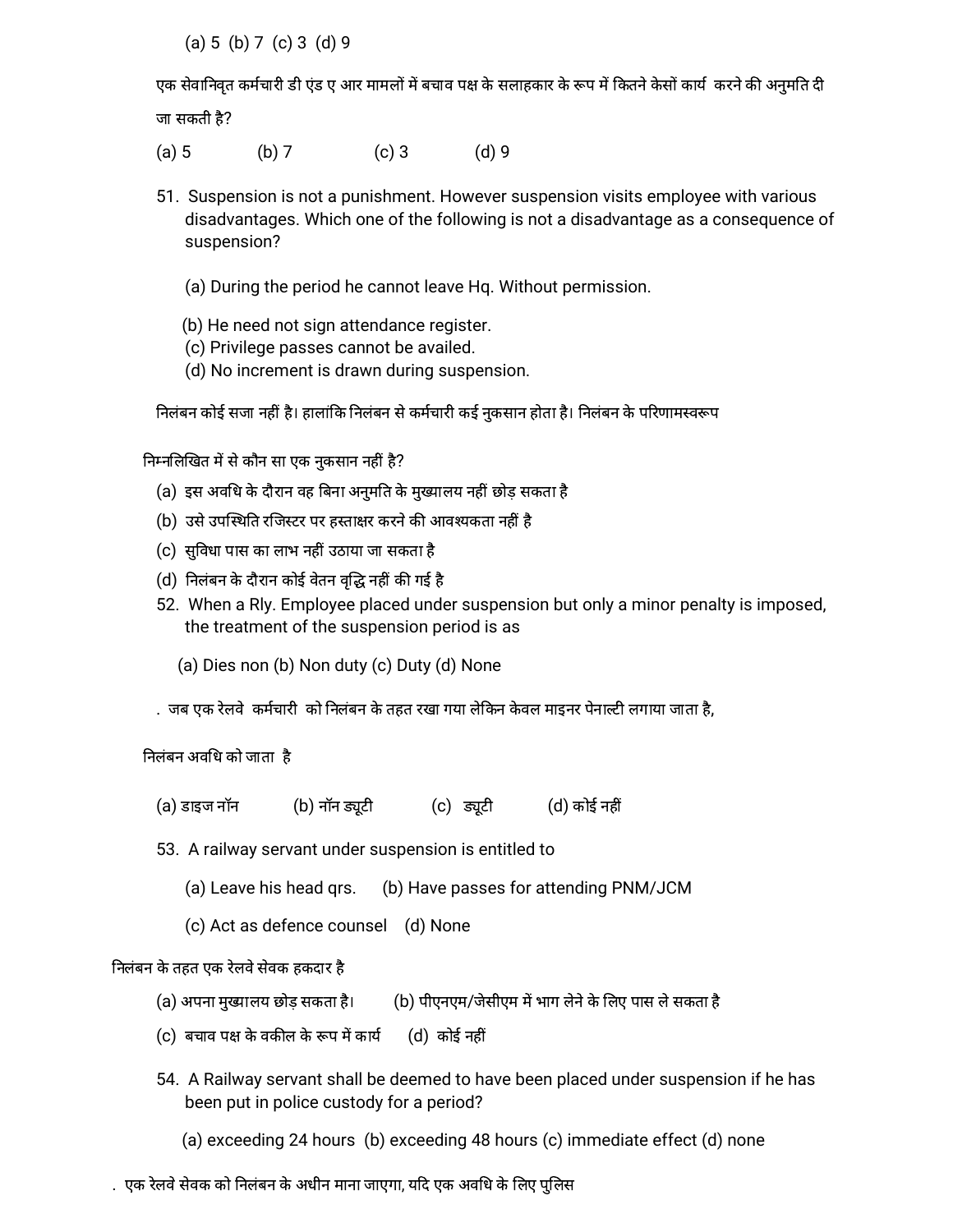हिरासत में रखा गया है?

(a) 24 घंटे से अधिक (b) 48 घंटे से अधिक (c) तत्काल प्रभाव (d) कोई नहीं

55. Review of suspension cases is done

(a) After 4 months (b) After 3 months (c) After 2 months (d) None

. निलंबन मामलों की समीक्षा की जाती है

(a) 4 महीनेके बाद (b) 3 महीनेके बाद (c) 2 महीनेके बाद (d) कोई नह

56. 'Gr C' and 'Gr.D' employees under suspension may be given

(a) 3 sets of pass per calender year (b) 2 sets of pass

(c) one set of pass (d) None of these

निलम्बित 'ग्रुप सी' और 'ग्रुप डी' कर्मचारी को दिए जा सकते हैं

- (a) प्रति कैलेंडर वर्ष के 3सेट (b) 2 सेट पास (c) पास का एक सेट (d) इनमें से कोई नहीं
- 57. All D&AR cases are to be completed within the model time scheduled fixed by the Rly.Board. (a) 202 days (b) 300 days (c) 150 days (d) 100 days

सभी प्रकार के D & AR मामले रेलवे बोर्ड द्वारा निर्धारित मॉडल समय के भीतर पूरा किया जाना है।

- (a) 202 दन (b) 300 दन (c) 150 दन (d) 100 दन
- 58. Reduction to a lower stage in a time scale of pay for a period not exceeding 3 years without calculation effect on future increment and not adversely affecting his pension is
	- (a) Major penalty (b) Minor penalty (c) None (d) Both of these

उसी वेतन क्रम में किसी निचले स्तर पर वेतन निर्धारित कर देना जोकि तीन साल से ज्यादा के लिए न हो,

भविष्य के इन्क्रीमेंट को प्रभावित न करता हो तथा पेंशन संबंधी लाभ को भी प्रभावित करता हो

- (a) मेजर पेनाल्टी (b) माइनर पेनाल्टी (c) कोई नहीं (d) ये दोनों
- 59. Penalty of compulsory retirement, removal or dismissed from service should be imposed only by
	- (a) controlling officer (b) disciplinary authority (c) appointing authority (d) none

अनिवार्य सेवानिवृत्ति की सजा, निष्कासन या सेवा से बर्खास्त किये जाने की सजा किसके द्वारा किया जाना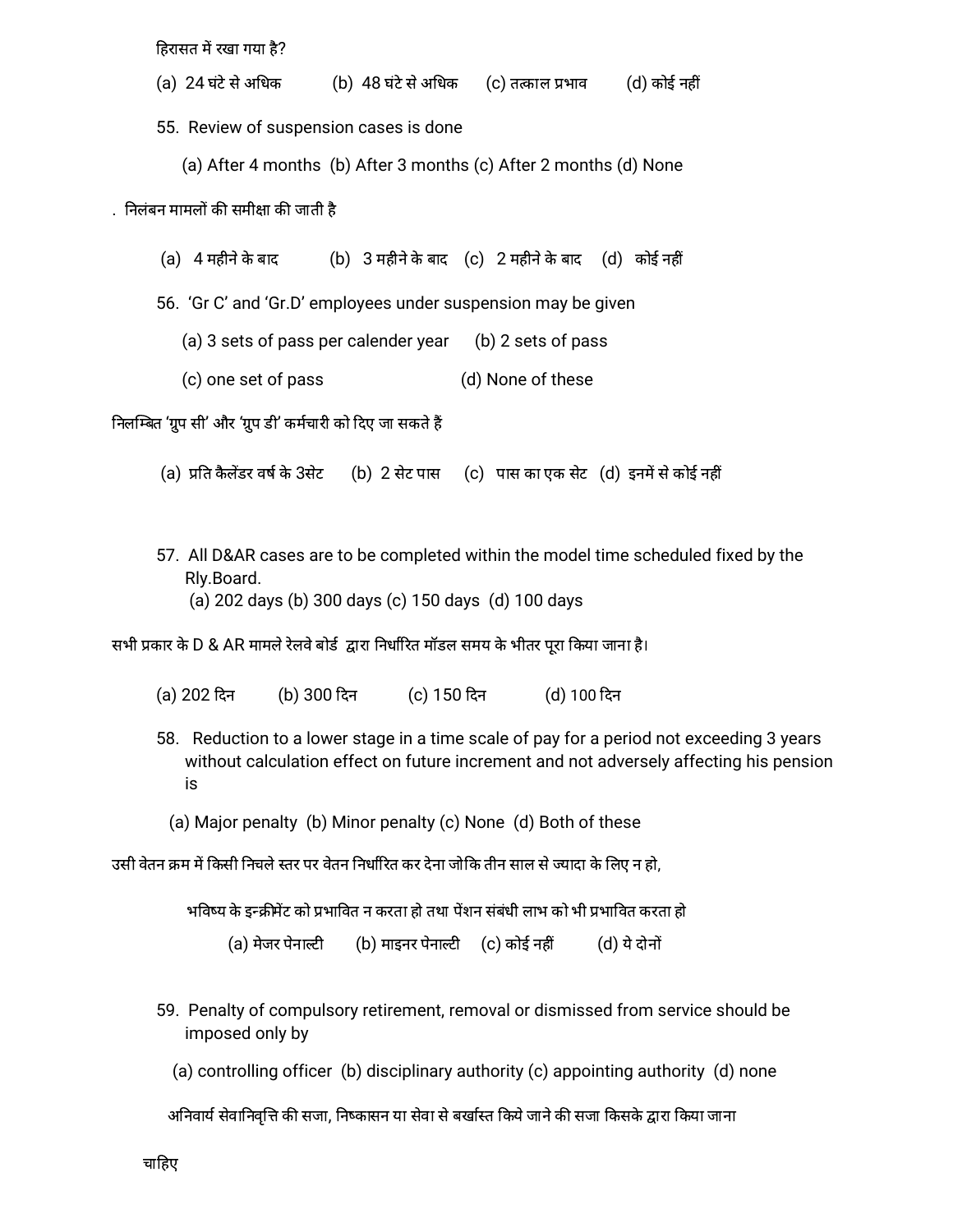(a) नियंत्रक अधिकारी (b) अनुशासनिक अधिकारी (c) नियुक्ति प्राधिकारी (d) कोई नहीं

- 60. The following are not in penalty under D&A Rules? (a) Censure (b) Warning
	- (c) Stoppage of pass (d) The recovery from pay of any pensionary loss

निम्नलिखित डी एंड ए नियमों के तहत दंड में नहीं हैं?

- (a) सेंसर (b) चेतावनी (c) पास का रोक (d) किसी भी पेंशन हानि के भुगतान से वसूली
- 61. Which penalty is not recorded in the service sheet? (a) Stoppage of increment (b) Stoppage of passes (c) Warning (d) Censure

सर्विस शीट में कौन सा जुर्माना दर्ज नहीं किया जाता है?

- (a) वेतन वृद्धि रोक (b) पासों का रोक (c) चेतावनी (d) परिनिन्दा
- 62. Which of the following is not termed as penalty under DAR 1968? (a) Censure (b) Withdrawing of promotion (c) Suspension (d) None

निम्नलिखित में से किसे D&AR 1968 के तहत दंड नहीं कहा जाता है?

(a) परिनिन्दा (b) पदोन्नति को वापस लेना (c) निलंबन (d) कोई नहीं

- 63. Who is the competent to review under Rule 25 A the Railway servants (D&A) Rules, 1968?
	- (a) General Manager (b) PHOD (c) Railway Board (d) The President of India
- . नियम 25 ए रेलवे सेवक (डी एंड एआर) नियम, 1968 के तहत समीक्षा करने के लिए कौन सक्षम है?

(a) महाप्रबंधक (b) PHOD (c) रेलवे बोर्ड (d) भारत के राष्ट्रपति

64. Who is the competent authority to consider the appeal without restriction of time limit? (a) PHOD (b) GM (c) DRM (d) HOD

समय सीमा के प्रतिबंध के बिना अपील पर विचार करने के लिए सक्षम अधिकारी कौन है?

(a) PHOD (b) जी.एम. (c) डी.आर.एम. (d) एचओडी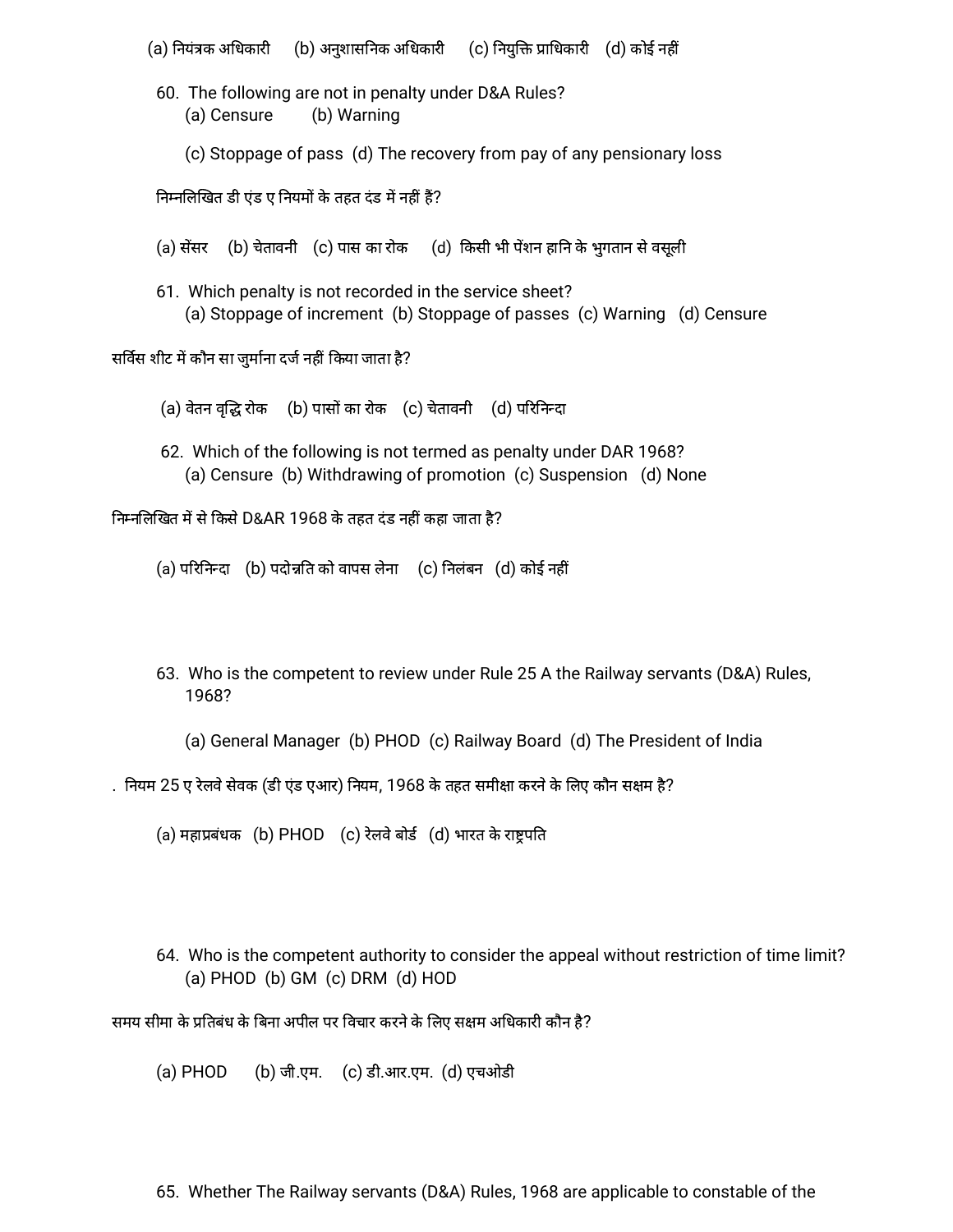Railway protection force? (a) are applicable. (b) are not applicable. (c) are applicable in certain cases. (d) None of these.

क्या रेलवे सेवक (डीएंडआर) नियम, 1968 रेलवे सुरक्षा बल के कांस्टेबल के लिए लागू हैं?

 $(a)$  लागू हैं।  $(b)$  लागू नहीं हैं।  $(c)$  कुछ मामलों में लागू होते हैं।  $(d)$  इनमें से कोई नहीं।

66. Which one of the penalties cannot be imposed on a retired Railway service?

(a) Cut in pension (b) Cut in DCRG

(c) Cut in pension/DCRG (d) Cut in retirement complementary passes

एक सेवानिवृत्त रेल सेवक पर कौन सा जुर्माना नहीं लगाया जा सकता है?

(a) पेंशन में कटौती (b) DCRG में कटौती (c) पेंशन/DCRG में कटौती (d) सेवानिवृत्ति पूरक पास में कटौती

- 67. After retirement a charge sheet can be issued only by the
	- (a) GM (b) Controlling officer
	- (c) President of India (d) Chief Personnel Officer Justice of Supreme Court

सेवानिवृत्ति के बाद चार्जशीट केवल ...... द्वारा जारी की जा सकती है

(a) जी.एम. (b) नियंत्रण अधिकारी (c) भारत के राष्ट्रपति (d) मुख्य कार्मिक अधिकारी सर्वोच्च न्यायालय के न्यायाधीश

68. Reply to the charge memorandum by the C.O

(a) 15 days (b) 10 days (c) 20 days (d) None

C.O. द्वारा आरोप ज्ञापन का जवाब दिया जाना चाहिए

(a) 15 दन (b) 10 दन (c) 20 दन (d) कोई नह

69. When inquiry is not necessary?

(a) Charges admitted by CO (b) Charges not admitted by CO

(c) Charges prepared by DA. (d) None of these.

जांच आवश्यक नहीं है?

(a) सीओ द्वारा आरोप स्वीकार करने पर (b) सीओ द्वारा आरोप स्वीकार नहीं करने पर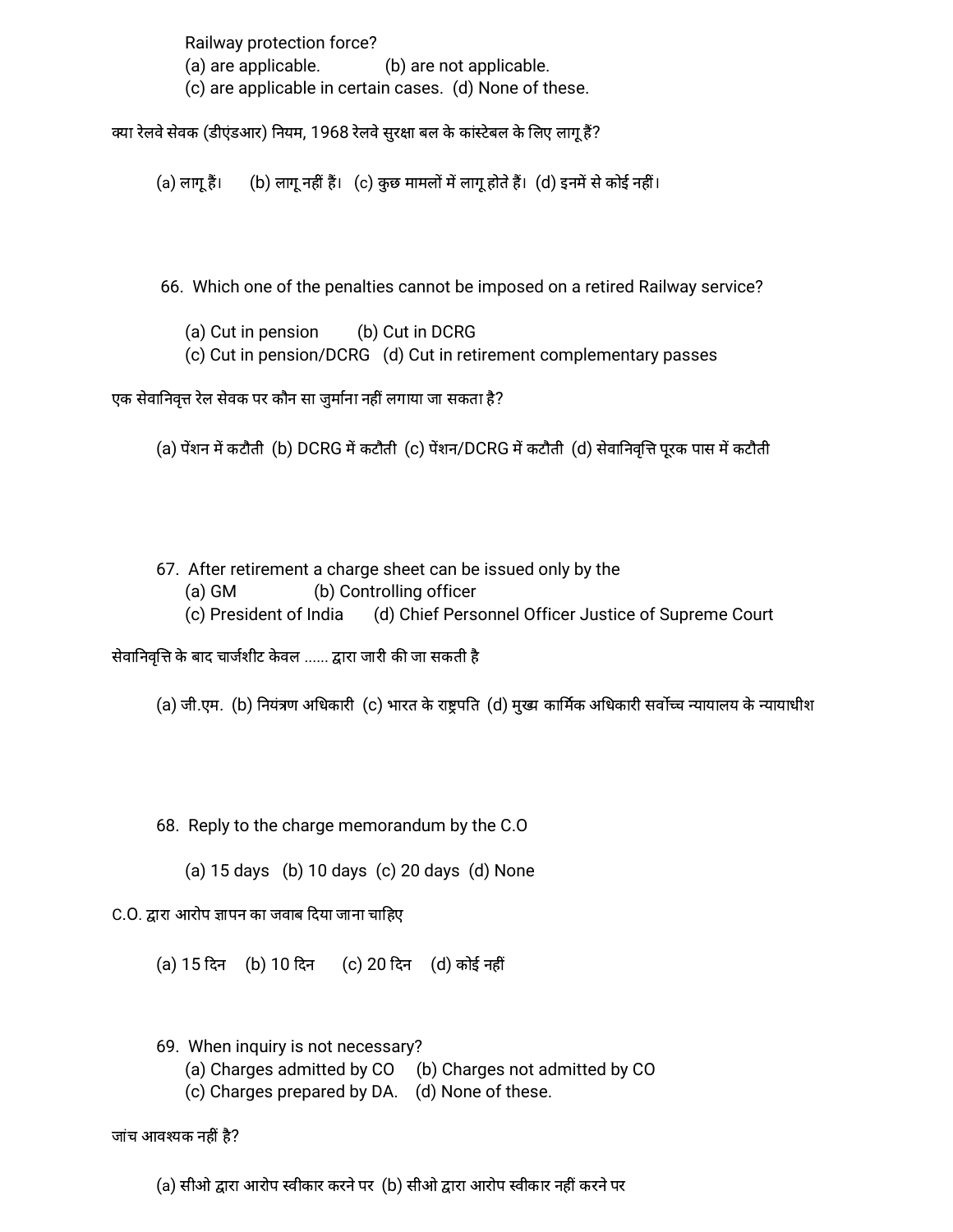(c) अनुशासनिक अधिकारी द्वारा तैयार आरोप । (d) इनमें से कोई नहीं।

70. Which penalty does not effect for promotion? (a) Stoppage of pass/PTO's (b) Reduction in post (c) Dismissed from service (d) None

पदोन्नति के लिए कौन सा जुर्माना प्रभावी नहीं होता है?

(a) पास / पीटीओ का रोक (b) पदावनति (c) सेवा से बर्खास्त (d) कोई नहीं

71. Inquiry is not necessary when an employee (a) Intoxication of Alcohol (b) Conviction of criminal charge (c) Misuse of Rly.property (d) Misbehavior with supervisor

पूछताछ आवश्यक नहीं है जब कर्मचारी

- (a) शराब के नशे में हो  $\qquad \qquad$  (b) आपराधिक आरोप की पुष्टि हो
- (c) रेलवे सम्पति का दुरुपयोग (d) पर्यवेक्षक के साथ दुर्व्यवहार

72. Which one of the following penalties are recognised?

(a) Warning (b) Censure (c) Counseling (d) Govt. displeasure.

निम्नलिखित में से कौन सा दंड मान्यता प्राप्त है?

(a) चेतावनी (b) सेंसर (c) काउंसलिंग (d) सरकार की नाराजगी।

73. . .........free luggage per person is permissible on 1<sup>st</sup> class 'A' pass.

(a) 50 Kg (b) 70 Kg (c) 140 Kg (d) 120 Kg . ............ .. लगेज का फ्री एलाउंस प्रति प्रति व्यक्ति प्रथम श्रेणी 'ए' पास पर स्वीकार्य है।

(a) 50 Kg (b) 70 Kg (c) 140 Kg (d) 120 Kg

74. Child care leave for female employee given up to ………… days maximum.

(a) 660 (b) 560 (c) 700 (d) 730 महिला कर्मचारी को बच्चे की देखभाल के लिए ............ दिनों की अधिकतम छुट्टी दिए गए। (a) 660 (b) 560 (c) 700 (d) 730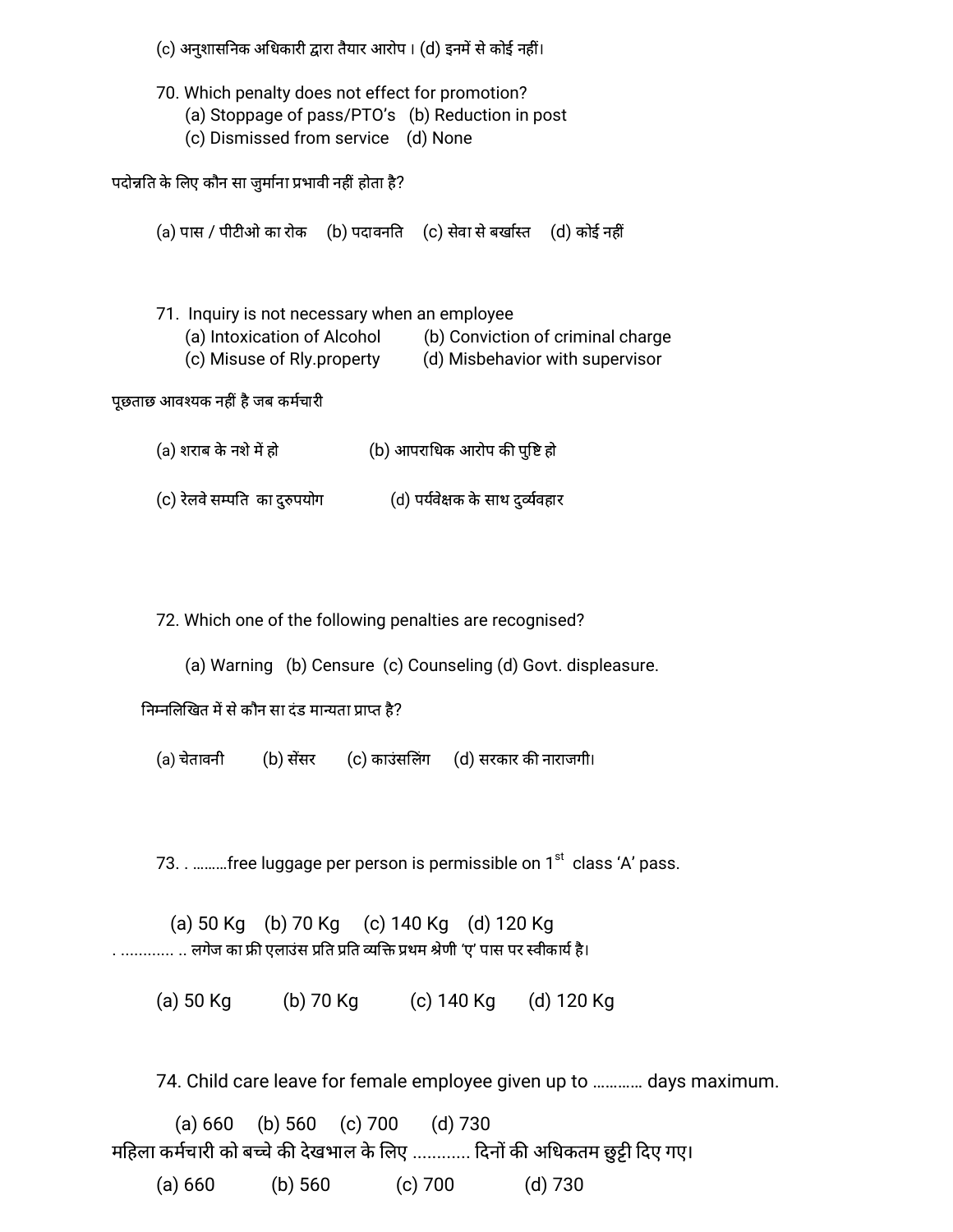75. If a Railway employee applies for a kind of leave say LAP, in advance, the competent authority may……..

a) Sanction as CL b) sanction as LWP

c) refuse to sanction it d) convert it as commuted leave

यदि रेलवे कर्मचारी LAP अवकाश के लिए अग्रिम में आवेदन करता है तो सक्षम अधिकारी… ..

- a) CL के रूप में स्वीकृत कर सकता है b) LWP के रूप में स्वीकृत कर सकता है
- c) इसे मंजुरी देने से इंकार कर सकता है d) इसे कम्युटेड लीव के रूप में परिवर्तित कर सकता है
- 76. A Railway shall be granted leave of any kind for a continuous period of not exceeding……

a) 3 Years b) 4 years c) 5 years d) 6 years

. रेलवे में किसी भी प्रकार की छुट्टी को लगातार ......... से अधिक के लिए नहीं दी जाएगी

- a) 3 वर्ष b) 4 वर्ष c) 5 वर्ष d) 6 वर्ष
- 77. Special Casual Leave is granted to cover the period of absence of Rly. Servants attending JCM…

a) Not more than 5 days in a year b) Not more than 10 days in a year c)  $6$  days in a year d)  $10$  days in a year

JCM में शामिल होने वाले कर्मचारियों को विशेष आकस्मिक छुट्टी रेलवे द्वारा दी जाती है

- a) वर्ष में 5 दिन से अधिक नहीं b) एक वर्ष में 10 दिन से अधिक नहीं
- c) वर्ष में 6 दिन d) वर्ष में 10 दिन
- 78. Passes are not admissible over Nilgiri Railway during the month (except Gazetted staff)

(a) January, February, March (b) April, May, June

(c) July, August, September (d) October, November, December.

...... महीने के दौरान नीलगिरि रेलवे पर पास स्वीकार्य नहीं हैं (राजपत्रित कर्मचारियों को छोड़कर)

(a) जनवरी, फरवरी, मार्च (b) अप्रैल, मई, जून (c) जुलाई, अगस्त, सितंबर (d) अक्टूबर, नवंबर, दिसंबर।

79. Break journey is not permissible in case of

| (a) Transfer Pass.            | (b) School Pass.                   |
|-------------------------------|------------------------------------|
| (c) Settlement Pass.          | (d) Post Retd. Complimentary Pass. |
| ब्रेक जर्नी की अनुमति नहीं है |                                    |

(a) स्थानांतरण पास (b) स्कूल पास (c) सेटलमेंट पास (d) मानार्थ पास।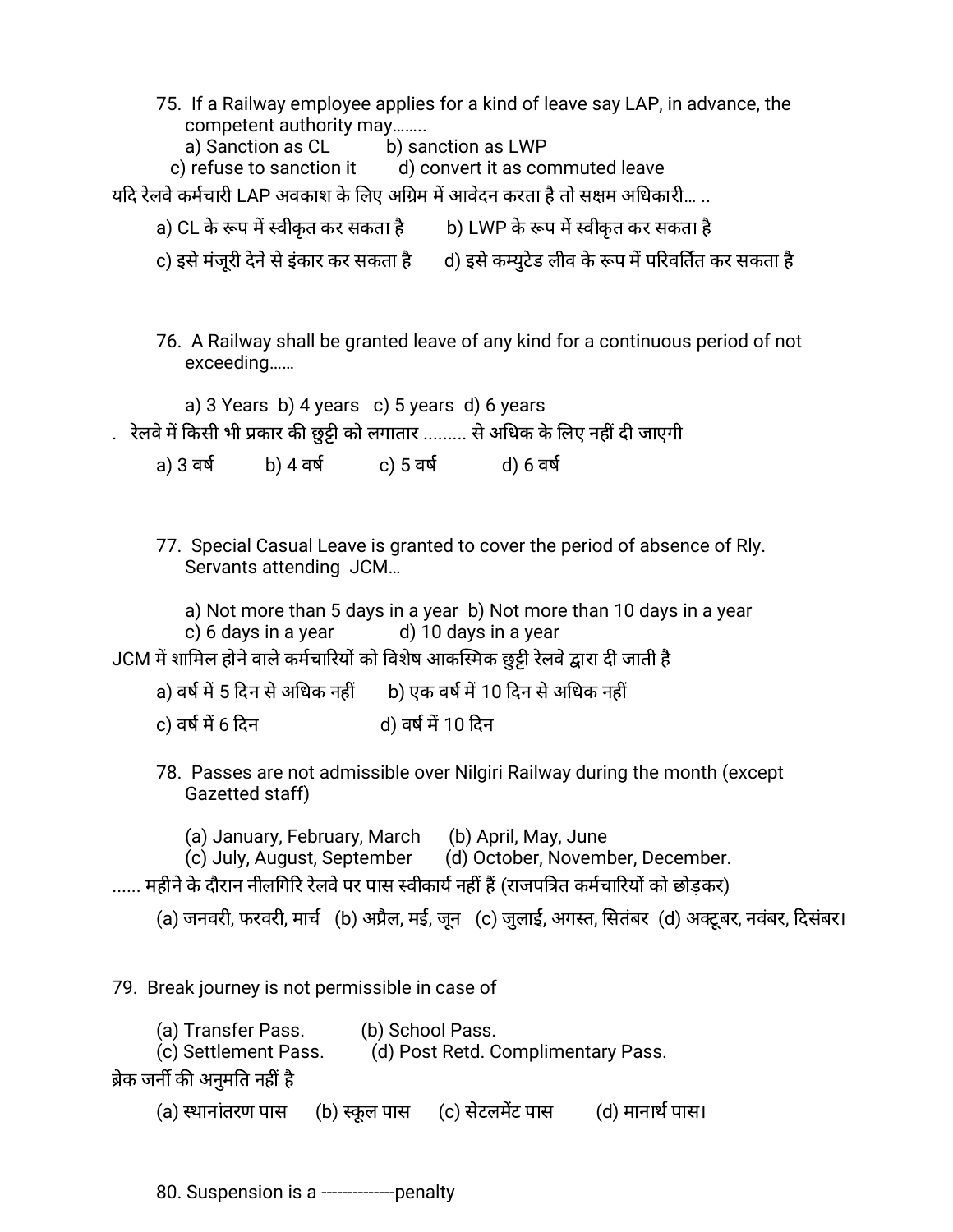(a) Major (b) Minor (c) Smallest (d) None of them सस्पेंशन एक -------------- दंड है (a) मेजर (b) माइनर (c) सबसे छोटा (d) उनमें से कोई नहीं

81. Chairman of PNM at HO is ............... (a) CME (b) SDGM (c) CPO (d) None of these मुख्यालय में पीएनएम के अध्यक्ष हैं ....

(a)  $CME$  (b) SDGM (c)  $CPO$  (d) इनमें से कोई नहीं

82. The pension which is obtained on retirement within a fix age limit is called as (a) Supremeannuation (b) Upperannuation (c) Superannuation (d) None of these

एक निश्चित आयु सीमा के भीतर सेवानिवृत्ति पर प्राप्त होने वाली पेंशन को …………… कहा जाता है।

(a) Supremeannuation (b) Upperannuation (c) Superannuation (d) None of these

83. Tuition fees given to ………. serving child of employee. (a) Younger two (b) Elder two (c) Any two (d) None

शिक्षण शल्क कर्मचारी के ……… बच्चे को दिया जाता है ।

 $(a)$  छोटे दो  $(b)$  बडे दो  $(c)$  कोई भी दो  $(d)$  कोई नहीं

84. In residential card passes a person can be accompanied as: a) Attendant b) Companion c) Both d) None is allowed

आवासीय कार्ड पर एक व्यक्ति साथ में किस रूप में जा सकता है :

a) अटेंडेंट b) साथी c) दोनों d) कोई भी अनुमति नहीं है

85. Licensed potters are allowed :

- a) One set complimentary cheque pass for self only
- b) One set of Privilege order per year for self and spouse
- c) Both A & B
- D) None.

लाइसेंस्ड पोर्टर को दी जाती है:

a) केवल स्वयं के लिए एक सेट मानार्थ चेक पास

b) स्वयं और पति / पत्नी के लिए प्रति वर्ष विशेषाधिकार आदेश का एक सेट

c) ए और बी दोन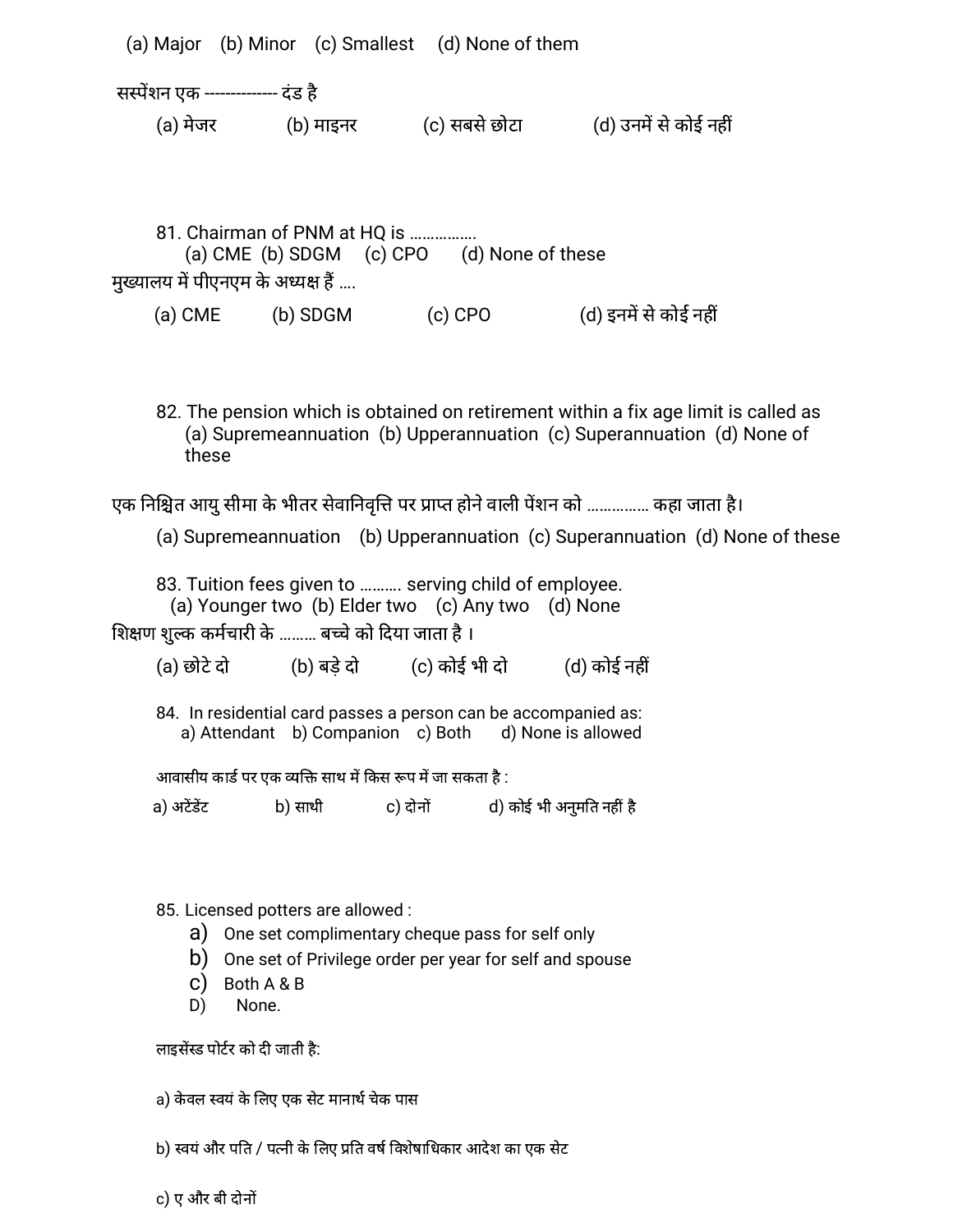d) कोई नहीं।

- 86. Facility of a companion will be provided on the post retirement complimentary pass holders of:
	- a) First and 1A Pass
	- b) First, 1A & 2A Passes
	- c) All classes passes
	- d) First Class Only.

पोस्ट रिटायरमेंट पर साथी की सुविधा प्रदान की जाएगी:

a) फर्स्ट और 1A पास b) सबसे पहले, 1 ए और 2 ए पास c) सभी कक्षाएं पास होती हैं and d) केवल प्रथम श्रेणी।

87. Inclusion of divorced and widow daughter in post retirement complimentary passes is: Allowed b) Disallowed c) Under consideration d) both B & C

सेवानिवृत्ति के बाद तलाकशुदा और विधवा बेटी को शामिल करना

a) अनुमत b) अस्वीकृत c) विचाराधीन d) बी और सी दोनों (a) 88. What will be the colour of "II Class" "A" Pass? (a) Pink b) Green c) Yellow d) Red

"II क्लास"A पास का रंग क्या होगा?

a) गुलाबी b) ग्रीन c) पीला d) लाल

89. A Guardian can be included in the school pass for

- (a) A boy under 18 yrs.
- (b) A Girl of any age
- (c) A Physically Handicapped boy above 18 Years.
- (d) All the Three

एक अभिभावक को स्कूल पास के लिए शामिल किया जा सकता है

(a) 18 साल से कम उम्र का लड़का। (b) किसी भी उम्र की लड़की

(e) (c) 18 वर्ष से अधिक का शारीरिक रूप से विकलांग लड़का। (d) तीनों

90.A retd. Employee may be granted pension before finalisation of the D&A case. (a) Full pension b) Half pension c) Provisional pension d)None

एक सेवानिवृत कर्मचारी डी एंड एआर मामला को अंतिम रूप देने से पहले पेंशन दी जा सकती है।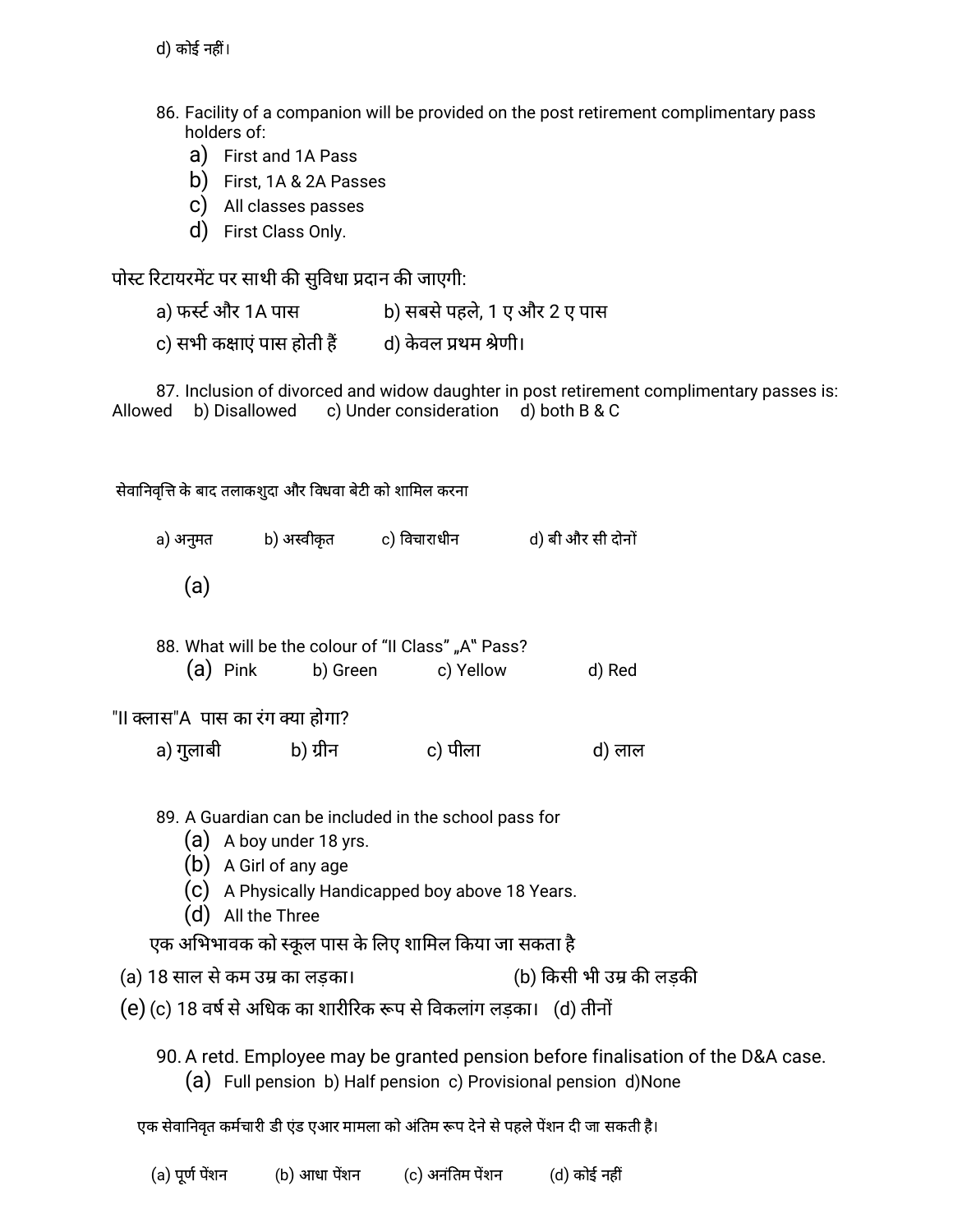|                              |                                                                | (a) DRM b)PHOD c) GM                                                                      | 91. In any case, ADRM is the disciplinary authority who will be acting as Appellate authority?<br>d)Rly.Board                                                                 |  |  |  |  |  |
|------------------------------|----------------------------------------------------------------|-------------------------------------------------------------------------------------------|-------------------------------------------------------------------------------------------------------------------------------------------------------------------------------|--|--|--|--|--|
|                              |                                                                |                                                                                           | किसी भी मामले में, एडीआरएम अनुशासनिक अधिकारी है जो अपीलीय प्राधिकारी के रूप में कार्य करेगा?                                                                                  |  |  |  |  |  |
|                              |                                                                |                                                                                           | (a) DRM (b) PHOD (c) GM (d) Rly.Board                                                                                                                                         |  |  |  |  |  |
|                              |                                                                | (a) $12$ months (b) 6 months (c) 4 months (d) 3 months                                    | 92. Imposition of enhanced punishment by the competent authority within                                                                                                       |  |  |  |  |  |
|                              | सक्षम प्राधिकारी द्वारा बढ़ाई हुई सजा को लागू करने का समय सीमा |                                                                                           |                                                                                                                                                                               |  |  |  |  |  |
|                              |                                                                | (a) 12 महीने (b) 6 महीने (c) 4 महीने (d) 3 महीने                                          |                                                                                                                                                                               |  |  |  |  |  |
|                              |                                                                |                                                                                           |                                                                                                                                                                               |  |  |  |  |  |
|                              |                                                                |                                                                                           |                                                                                                                                                                               |  |  |  |  |  |
| within                       |                                                                | $(a)$ 1 year (b) 2 years (c) 6 months (d) None                                            | 93. Reduce penalty or upheld the penalty imposed by the a competent authority<br>एक सक्षम प्राधिकारी द्वारा लगाए गए दंड को कम करना या बरकरार रखना है की लागू करने की समय सीमा |  |  |  |  |  |
|                              |                                                                | (a) 1 वर्ष (b) 2 वर्ष (c) 6 महीने (d) कोई नहीं                                            |                                                                                                                                                                               |  |  |  |  |  |
|                              |                                                                | 94. Show cause notice is necessary when the<br>(c) Propose to enhance punishment (d) None | (a) Upheld the punishment (b) Reduce the punishment                                                                                                                           |  |  |  |  |  |
| कारण बताओ नोटिस आवश्यक जब है |                                                                |                                                                                           |                                                                                                                                                                               |  |  |  |  |  |
|                              |                                                                |                                                                                           | (a) सजा को बरकरार रखा    (b) सजा को कम करना    (c) सजा बढाने का प्रस्ताव     (d) कोई नहीं                                                                                     |  |  |  |  |  |
| (a) GM                       | petition may be considered by the                              |                                                                                           | 95. In any case an employee preferred a revision petition, in the meantime he has died, his<br>(b) Rly.Board (c) President of India (d) Revising authority                    |  |  |  |  |  |
|                              |                                                                |                                                                                           | किसी भी मामले में एक कर्मचारी ने एक संशोधन याचिका को प्राथमिकता दी, इस बीच उसकी मृत्यु हो गई,                                                                                 |  |  |  |  |  |
|                              | उसकी याचिका पर विचार किया जा सकता है                           |                                                                                           |                                                                                                                                                                               |  |  |  |  |  |
|                              |                                                                |                                                                                           | (a) महाप्रबंधक      (b) रेलवे बोर्ड       (c) भारत के राष्ट्रपति         (d) संशोधित प्राधिकरण                                                                                |  |  |  |  |  |
| (b)<br>$\mathbf{C}$          | Who were in service prior to 12.03.87                          | (a) Who were in service on or after 12.03.87<br>Who make one time payment of Rs. 250/-    | 96. Widow complimentary pass can be issued to the widows of Railway Employees:                                                                                                |  |  |  |  |  |

(d) All the above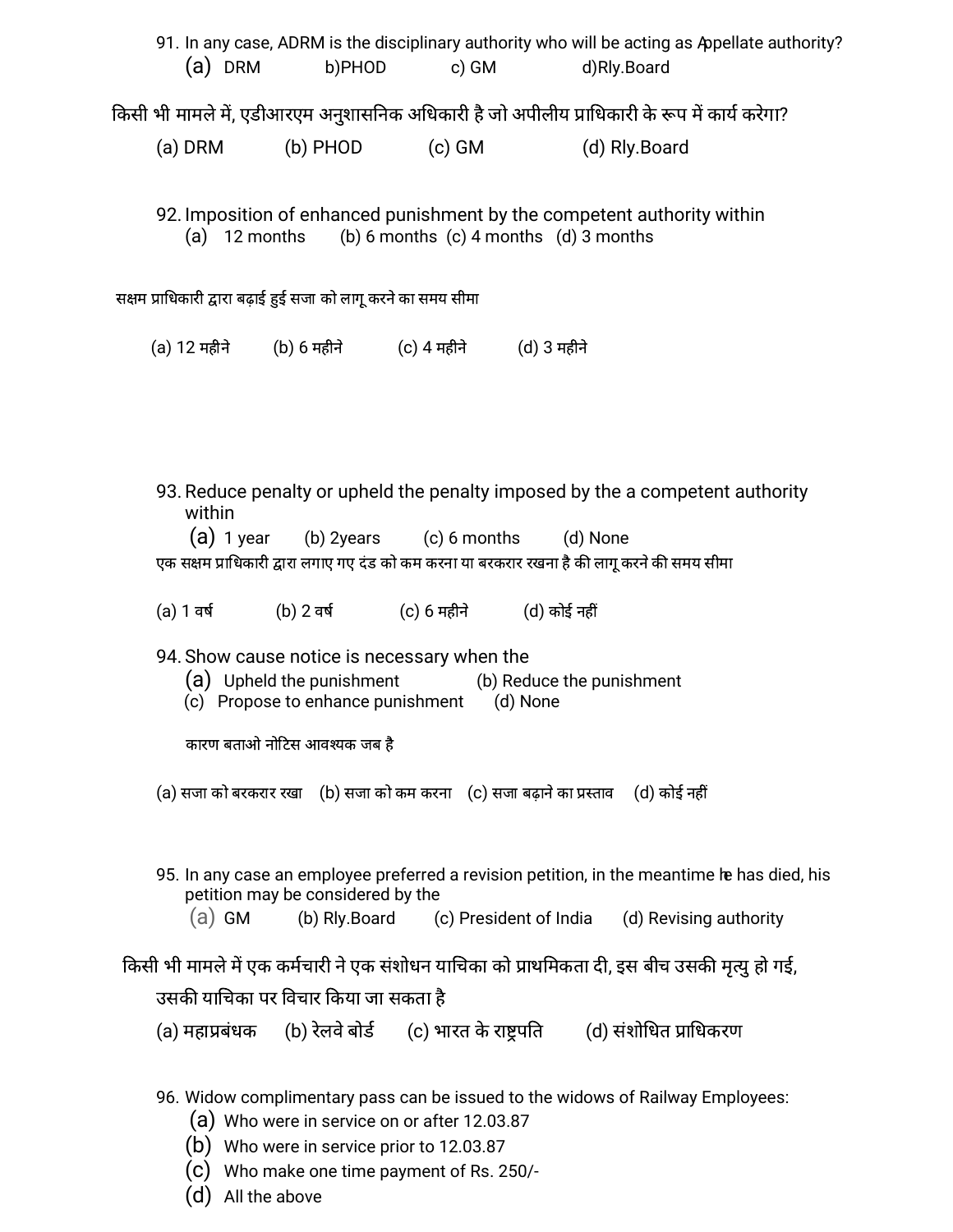रेलवे कर्मचारियों की विधवाओं को विधवा मानार्थ पास जारी किया जा सकता है:

(a) जो 12.03.87 को या उसके बाद सेवा में थे (b) जो 12.03.87 से पहले सेवा में थे

(c) जो रुपये 250 / - का एकमुश्त भुगतान करता है । (d) उपरोक्त सभी

97.How many days before may set of Post Retirement Complimentary pass be issued to a retired Railway employee on account of forthcoming year? (a) 60 days (b) 120 days (c) 135 days (d) 150 days सेवानिवृत्त रेलवे कर्मचारी को आगामी वर्ष के कारण पोस्ट रिटायरमेंट कॉम्प्लिमेंट्री पास कितने दिन पहले

जारी कया जा सकता है?

(a) 60 दन (b) 120 दन (c) 135 दन (d) 150 दन

- 98. A Post Retirement Complimentary pass of forthcoming year for a retire Rail employee is issued with the validity of the following-
	- (a) Up to 100 days from the date of issuance
	- (b) Up to 3 months from the date of issuance
	- (c) Up to 4 months from the date of issuance
	- (d) Up to 5 months from the date of issuance

सेवानिवृत्त रेल कर्मचारी के लिए आगामी वर्ष की एक पोस्ट रिटायरमेंट कॉम्प्लिमेंटी पास निम्नलिखित की वैधता के साथ जारी की जाती है-

(a) जारी करने की तारीख से 100 दिनों तक (b) जारी करने की तारीख से 3 महीने तक

(c) जारी करने की तारीख से 4 महीने तक  $\qquad$  (d) जारी करने की तारीख से 5 महीने तक

99.If the duty card pass is first class A pass of the rail employees, how much penalty may be imposed on the loss?

(a) Rs 30 (b) Rs 35 (c) Rs 40 (d) Rs 45

.

यदि प्रथम श्रेणी ए पास रेल कर्मचारी का ड्यूटी कार्ड है, तो खोने पर कितना जुर्माना लगाया जा सकता है?

(a) 30 रु (b) 35 रु (c) 40 रुपये (d) 45 रु

100. Which of these is not a type of railway pass. (a) Duty Pass (b) School Pass (c) Train Pass(d) Widow Pass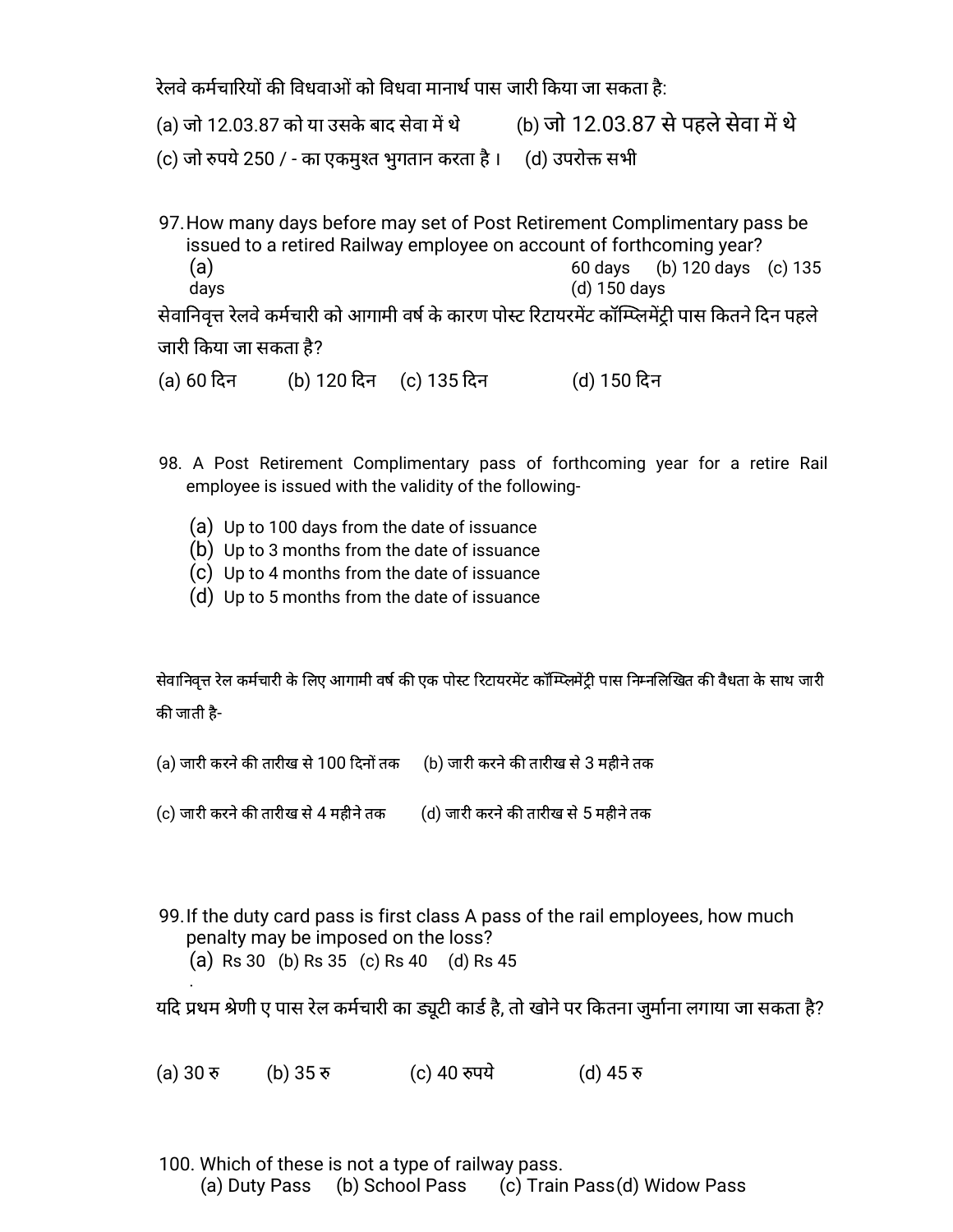इनमें कौन एक रेलवे के पास के प्रकार नहीं हैl (a) ड्यूटी पास (b) स्कूल पास (c) ट्रेन पास (d) विधवा पास

.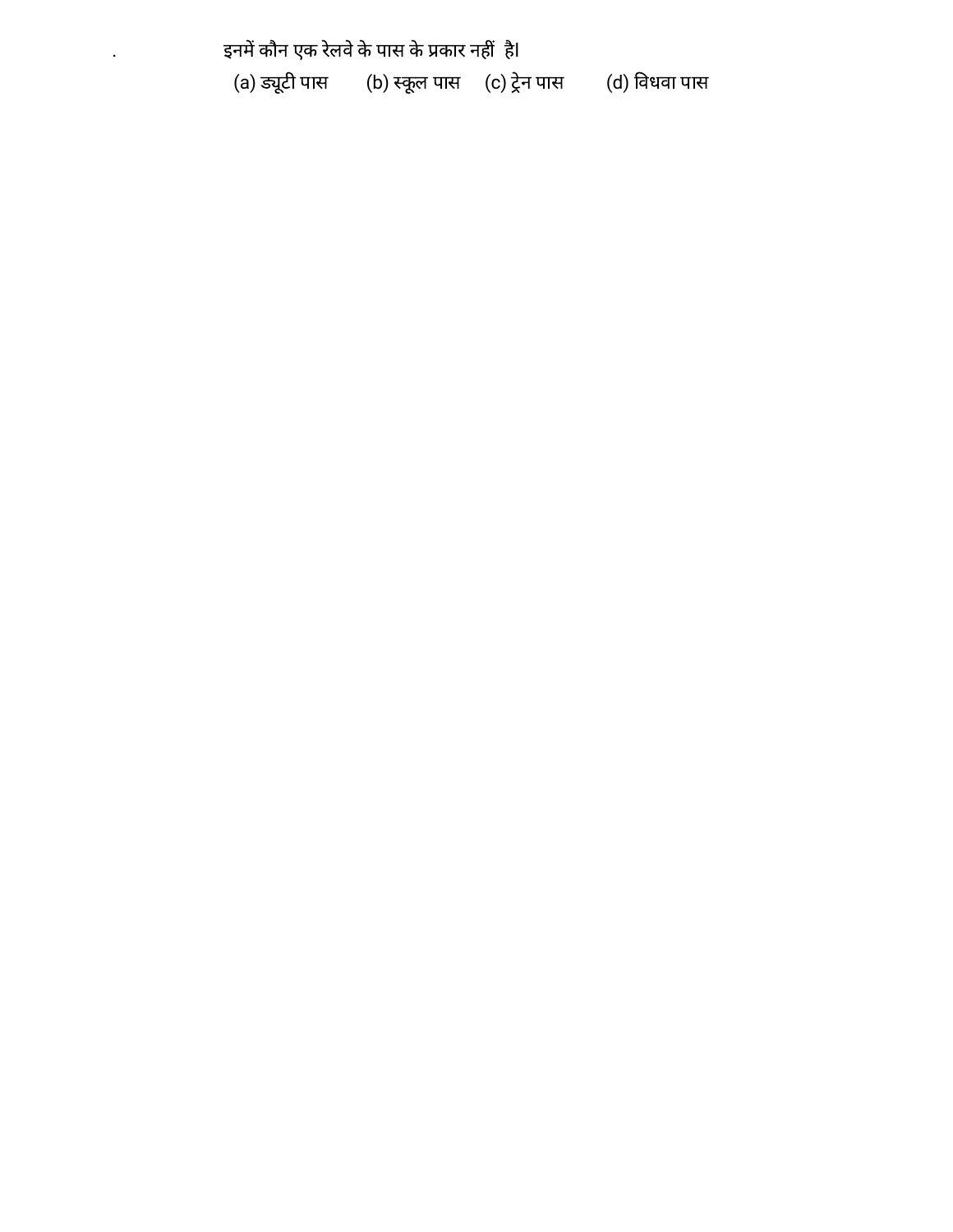101.What should come at place of question mark(?) in the following question.

?%of 950+782=1200

A) 54 B) 44 C)34 D)64

fuEufyf[kr iz"u esa iz"u fpUg~(?) ds LFkku ij dkSu lk eku vkuk pkfg,A

A. 54 B) 44 C)34 D)64

102.A train leaves station P at 08:18 AM and reaches station Q at 10:28PM on the same day. The time taken by the train to reach Q is

- A. 14hrs10Min
- B. 14hrs46Min
- C. 18hrs46Min
- D. 13hrs 10Min

,d jsyxkM+h LVs"ku P ls 08%18 iwokZg~u ij py dj LVs"ku Q ij mlh fnu 10%28 vijkg~u ij igqWprh gSA jsy xkM+h }kjk Q rd igqWpus esa yxk le; gSA

## A. 14hrs10Min

- B. 14hrs46Min
- C. 18hrs46Min
- D. 13hrs 10Min

103.In a 100 liter of mixture the ratio of milk and water is 6:4. How much milk must be added to the mixture in order to make the ratio 3:1.

A. 85 B. 60 C.55 D.45

100 yhVj feJ.k esa nq/k vkSj ikuh dk vuqikr 6%4 gSA feJ.k es vkSj fdruk nq/k feyk fn;k tk, fd vuqikr 3%1 gks tk,A

A. 85 B. 60 C.55 D.45

104.If the cost of 28 pen is Rs420, then what is the cost of 20 pen.

A. Rs 260 B. Rs 280 C. Rs 300 D. Rs 320

;fn 28 isuksa dh ykxr 420 :Ik;k gS rks] 20 isuksa dh ykxr Kkr fdft,A

A. Rs 260 B. Rs 280 C. Rs 300 D. Rs 320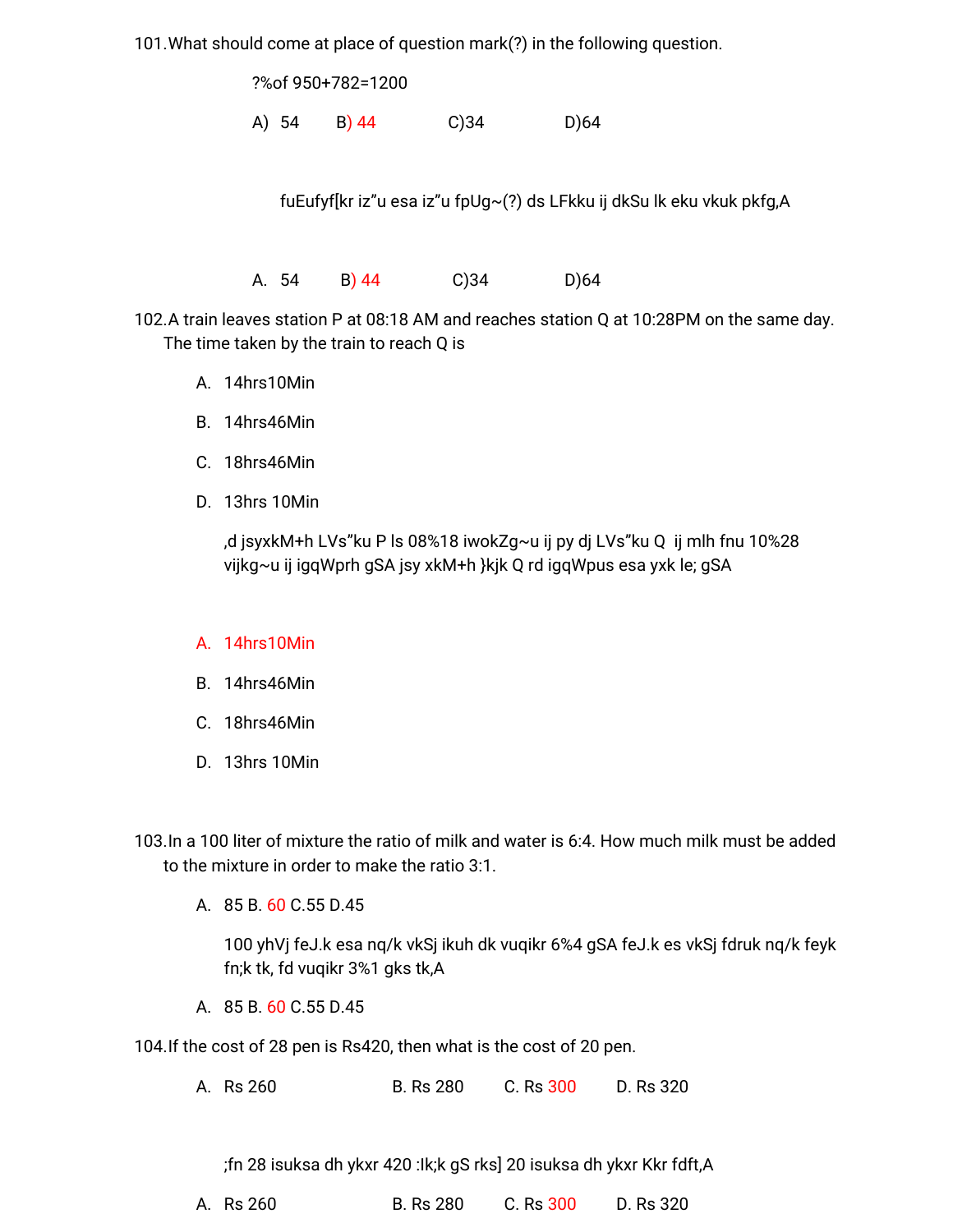105. Arrange the given words in the sequence in which they occur in dictionary.

- 1. FOUND 2. FIXED 3. FORCE 4. FUNNY 5. FOCUS
	- A. 41325
	- B. 25134
	- C. 41352
	- D. 25314

fn, x, "kCnksa dks ml dze esa O;ofLFkr djs ftlesa os "kCndks'k esa gksrs gSA

- 1. FOUND 2. FIXED 3. FORCE 4. FUNNY 5. FOCUS
- A. 41325
- B. 25134
- C. 41352
- D. 25314

106. Find out the even number from the given alternatives.

|  | A. 143 B. 273 | C.816 | D. 647 |
|--|---------------|-------|--------|
|  |               |       |        |

fn;s x;s fodYiksa esa ls le la[;k Kkr fdft,A

A. 143 B. 273 C. 816 D. 647

107. In the following question, select the related number from the given alternatives.

13:156::?:420

A. 21 B. 22 C. 23 D. 24

fuEufyf[kr iz"u esa] fn;s x;s fodYiksa esa ls lacaf/kr la[;k dk p;u djsaA

13:156::?:420

A. 21 B. 22 C. 23 D. 24

108. In the following question, which one set of letters when sequentially placed at the gaps in the given letter series shall complete it?

 $A_ - B_$  CD\_AC\_BA\_  $_B$ 

- A. CDABDCD
- B. CDBBDCD
- C. DDABDCD
- D. CDCBDCD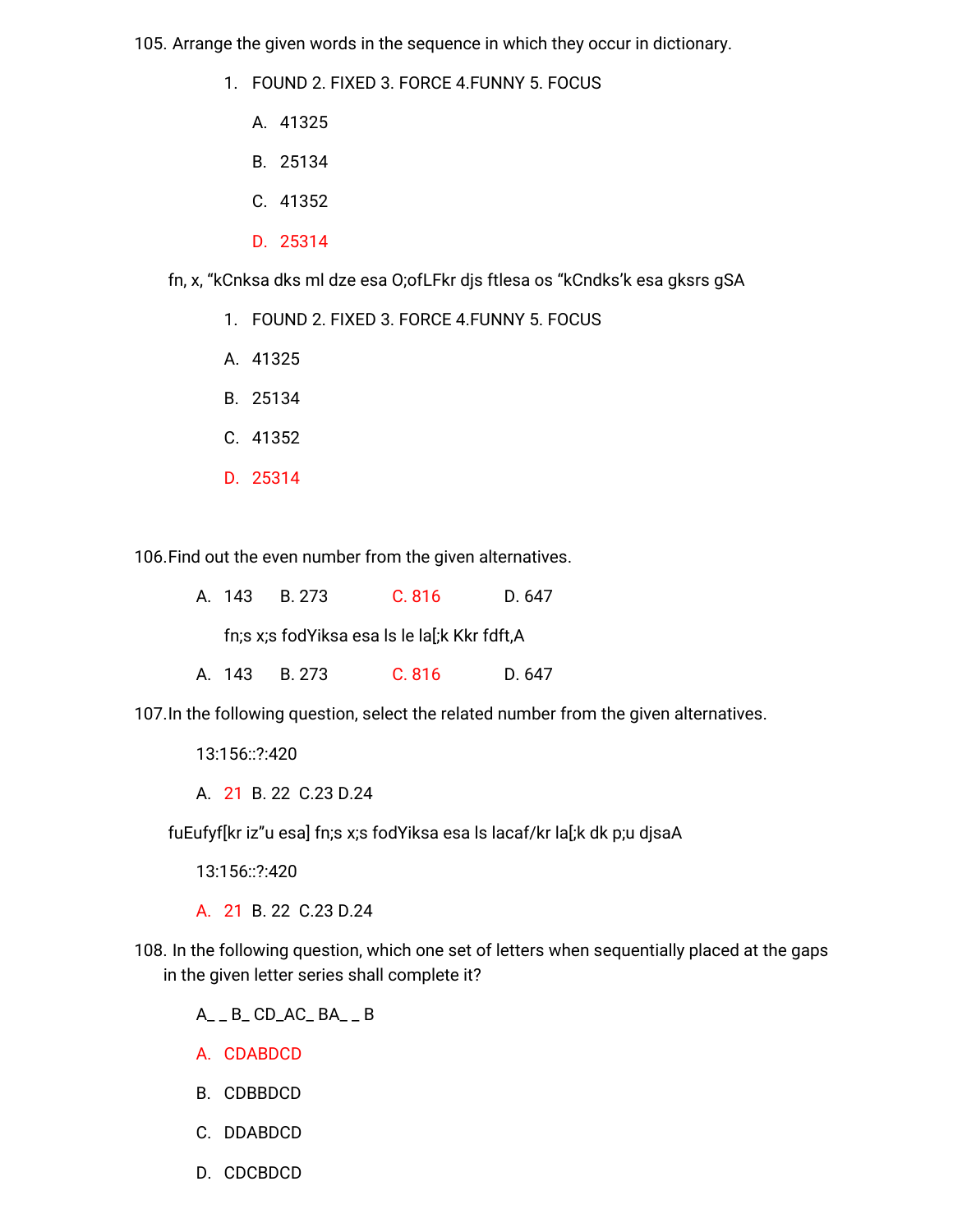fuEufyf[kr iz"u esa] fn;s x;s v{kj J`a[kyk esa varjky ij dzfed :Ik esa j[ks x;s v{kjksa esa ls dkSu lk ,d bls iwjk djsxkA

- A\_ \_ B\_ CD\_AC\_ BA\_ \_ B
- A. CDABDCD
- B. CDBBDCD
- C. DDABDCD
- D. CDCBDCD

109.In the following words, select the word which cannot be formed using the letters of the given word: FEATHEREDGE

A. EAT B. RED C.FEATHER D.THEIR

fuEufyf[kr "kCnks esa] ml "kCn dk p;u djs ftls fn;s x;s "kCn ds v{kjksa dk mi;ksx djds ugha cuk;k tk ldrk gSA

FEATHEREDGE

- A. EAT B. RED C.FEATHER D.THEIR
- 110.Mahesh works 10m towards west and then turns to his right and walks 05m. After this, he turns to his right and walks 12m and finally he turns to his right and walks 06m. Now in which direction he is facing.
	- A. East B. North C. South D. West

egs"k if"pe dh vksj 10ehVj pyrk gS vkSj fQj nkbZ vksj eqM+rk gS vkSj 05ehVj pyrk gSA blds ckn] og vius nkbZ vksj eqM+rk gS vkSj 12 ehVj pyrk gS] vkSj var esa og vius nkbZ vksj eqM+rk gS vkSj 06 ehVj pyrk gSA vc og fdl fn"kk ds lkeus gSA

A. iwoZ B mRRkj C.nf{k.k D. if"pe

111. Find out the odd letters from the given alternatives.

A. M P U B. FN T C. HM R D. W G A

fn, x, fodYiksa esa ls fo'ke v{kj dk p;u dhft,A

A. M P U B. FN T C. HM R D. W G A

112. IF 783=8, 654=5 and 436=3 then what is the value of 896

A. 15 B. 18 C. 13 D. 16

;fn 783=8, 654=5 vkSj 436=3 rks 896 dk eku D;k gksxkA

A. 15 B. 18 C. 13 D. 16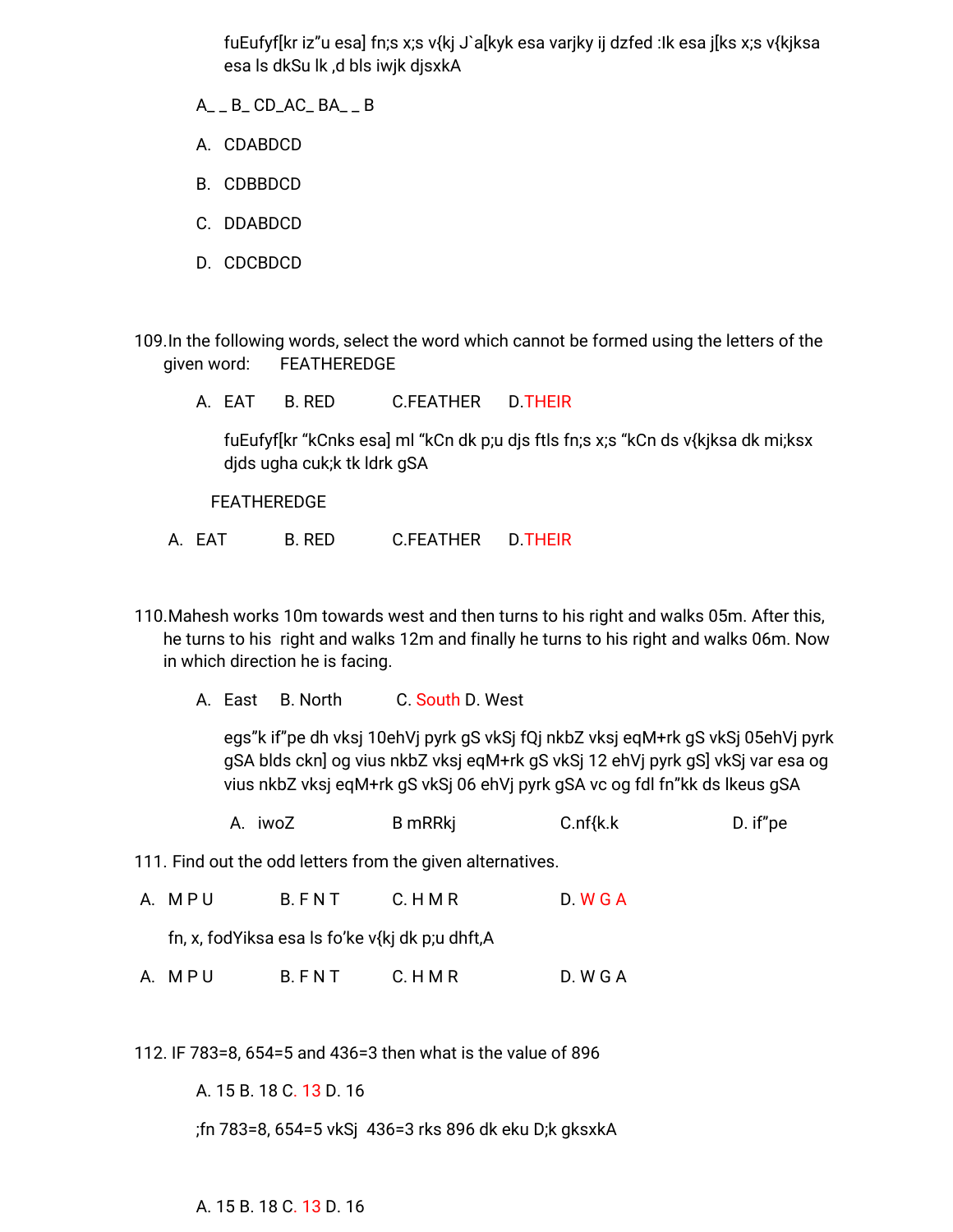#### 113. National sports day is observed on

| A. 12 Jan | B. $4^{th}$ March C. 29 Aug                      | D. 22 Nov |
|-----------|--------------------------------------------------|-----------|
|           | jk'V <sup>a</sup> h; [ksy fnol dc euk;k tkrk qSA |           |
| A. 12 Jan | B. 4 <sup>th</sup> March C. 29 Aug               | D. 22 Nov |

114- "HIT wicket" is associated with which sport

A. Golf B. Football C. Cricket D.Tennis

"fgV fodsV" fdl [ksy ls lacaf/kr gSA

- A. Golf B. Football C. Cricket D.Tennis
- 115- What kind of software is MS office.
	- A. Application B. System C. Coding D. None.

,e,l vkWfQl fdl izdkj dk lkW¶Vos;j gSA

- A. iz;ksx B iz.kkyh C dksfM+x D dksbZ ugah
- 116. Which software's part is called "EXCEL"?
- A. MS Office. B. MS Word C. Acrobat Reader D. Paint.
- fdl lkW¶Vos;j ds Hkkx dks ",Dlsy" dgk tkrk gSA
- A. MS Office. B. MS Word C. Acrobat Reader D. Paint.

117- What is the full form of LAN while connecting different systems.

A. Logical Antenna Network. B. Local Area Network C. Local Area Numbers D. Local Average of Networks.

fofHkUUk flLVEk ls tqM+us ds fy, LAN dk mi;ksx fd;k tkrk gSA bldk iwjk uke D;k gSA

- A. Logical Antenna Network. B. Local Area Network C. Local Area Numbers D. Local Average of Networks.
- 118. Which of the following process involves the direct conversion of a gaseous state into a solid state.

A. Freezing B. Evaporation. C. Deposition D. Sublimation.

fuEu esa ls fdl izfdz;k esa xSlh; voLFkk dk lh/kk :ikUrj.k Bksl voLFkk esa "kkfey gksrk gSA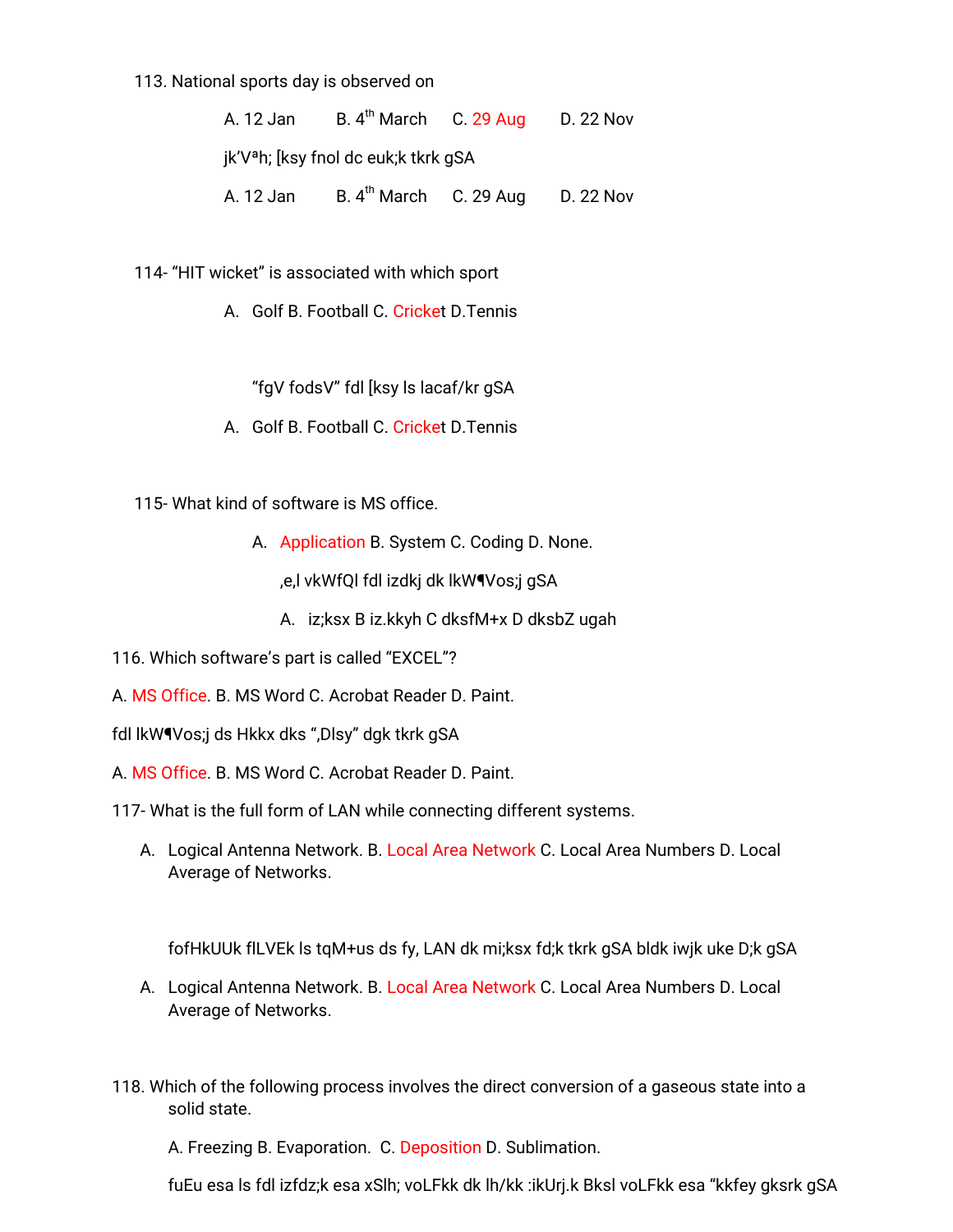A teuk B Hkki C fu{ksi D. mPp cukus dh fdz;k

119- When was Kumbh Mela added to UNESCO's intangible heritage list.

A. 2017 B. 2012 C. 2011 D. 2010

dqaHk esyks dks ;qusLdks dh vewrZ fojklr lwph esa dc tksM+k x;kA

A. 2017 B. 2012 C. 2011 D. 2010

120- 4572x195-765432=?

A. 126108 B. 12669 C. 22669 D. 560985

4572x195-765432=?

A.126108 B. 12669 C. 22669 D. 560985

121. Average age of couple was 30years, 04 year ago. What will be there average of current age.

A. 36 year B. 40 year C. 45 year D. 34 years. 4 o'kZ igys ;qxy dh vkSlr vk;q 30 o'kZ FkhA mudh orZeku vk;q dk vkSlr D;k gksxkA A. 36 year B. 40 year C. 45 year D. 34 years.

122- The boy in the photograph is the only son of the only son of Suresh's mother. How is Suresh related to that boy.

A. Cousin. B. Father C. Brother D. Uncle.

rlohj esa ,d yM+dk lqjs"k dh ekW ds bdykSrs iq= dk bdykSrk iq= gSA lqjs"k yM+ds ls dSls lacaf/kr gSA

A. Ppsjk B HkkbZ C firk D HkkbZ pkpk

123- In the following question, select the word which cannot be formed using the letters of the given word

COMMOTION

A. COMMON B. MOMENT C. ION D. MOTION

fn;s x;s iz"u esa] fuEufyf[kr fodYiksa esa ls og "kCn pqfu;s tks fn;s x;s "kCn ds v{kjks ds iz;ksx djds ugha cuk;k tk ldrk gSA

### COMMOTION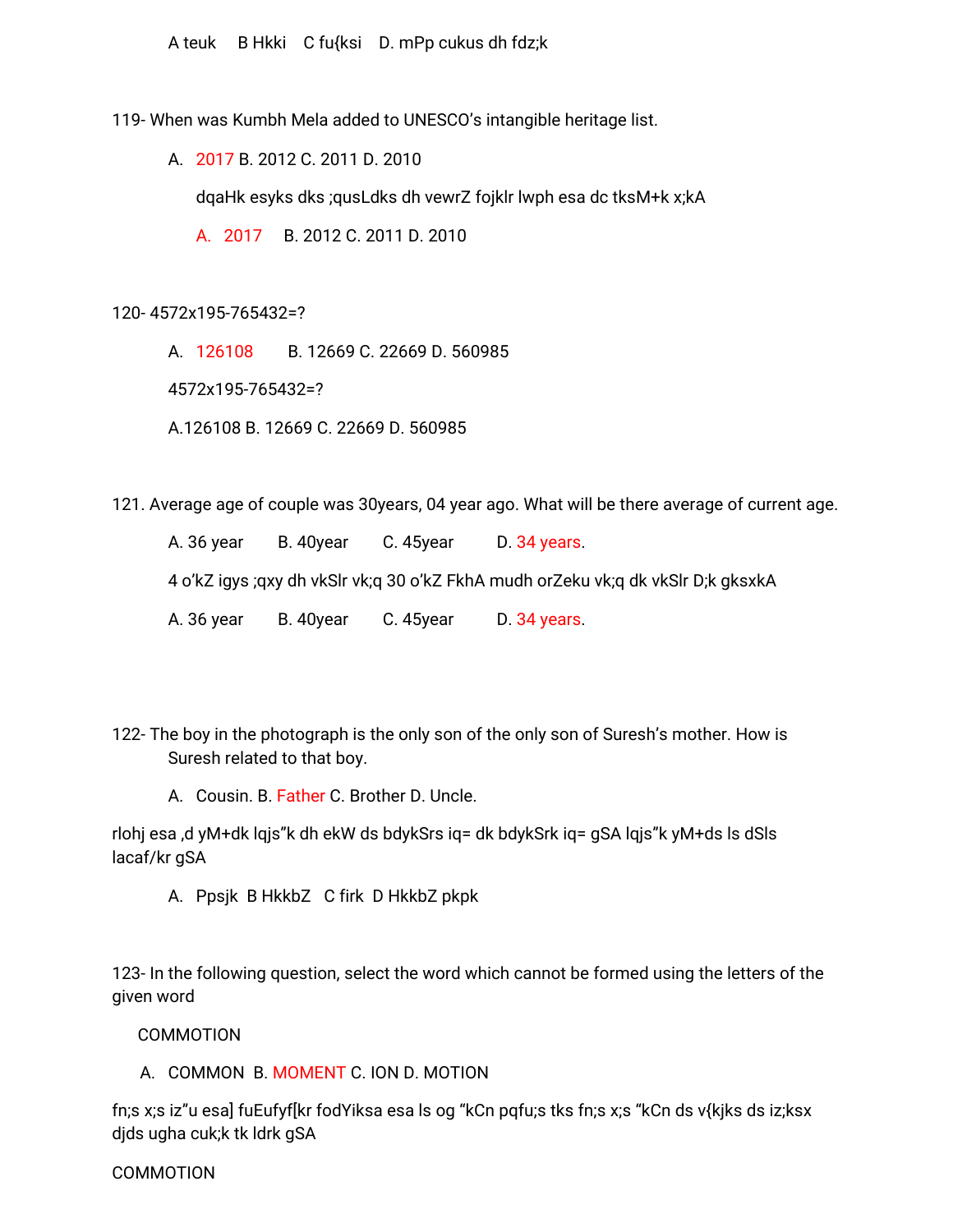## A. COMMON B. MOMENT C. ION D. MOTION

124. Which of the following will complete the given gaps

\_\_quins \_\_mixed

\_\_waxed \_\_joins

A. ri B. re C. ru D. none of these.

fuEu esa ls dkSu lk fn;s x;s fjDr LFkkuksa dks iwjk djsxkA

\_\_quins \_\_mixed

\_\_waxed \_\_joins

A. ri B. re C. ru D. none of these.

125. In the following question, select the odd word from the given alternatives

A. mango B. papaya C. apple D. banana

fuEufyf[kr iz"u esa] fn;s x;s fodYiksa esa ls fo'ke "kCn dk p;u djsaA

A. vke B iihrk C lsc D dsyk

126. In the following question, select the related number from the given alternatives.

7584: 8::6392:?

A. 16 B. 18 C. 20 D. 21

fuEufyf[kr iz"u esa fn;s x;s fodYiksa esa ls lacaf/kr la[;k dks pqfu;sA

7584: 8::6392:?

A. 16 B. 18 C. 20 D. 21

127 In the following question, select the related word from the given alternatives.

Disease:Pathology:: planets:?

A. Sun B. Satellite C.Astrology D. Astronomy

fuEufyf[kr iz"u esa fn;s x;s fodYiksa esa ls lacaf/kr "kCn dks pqfu;sA jksx%iSFkksykWth%%xzg%?

A. Lk;wZ B mixzg C T;ksfr'k D [kxksyfoKku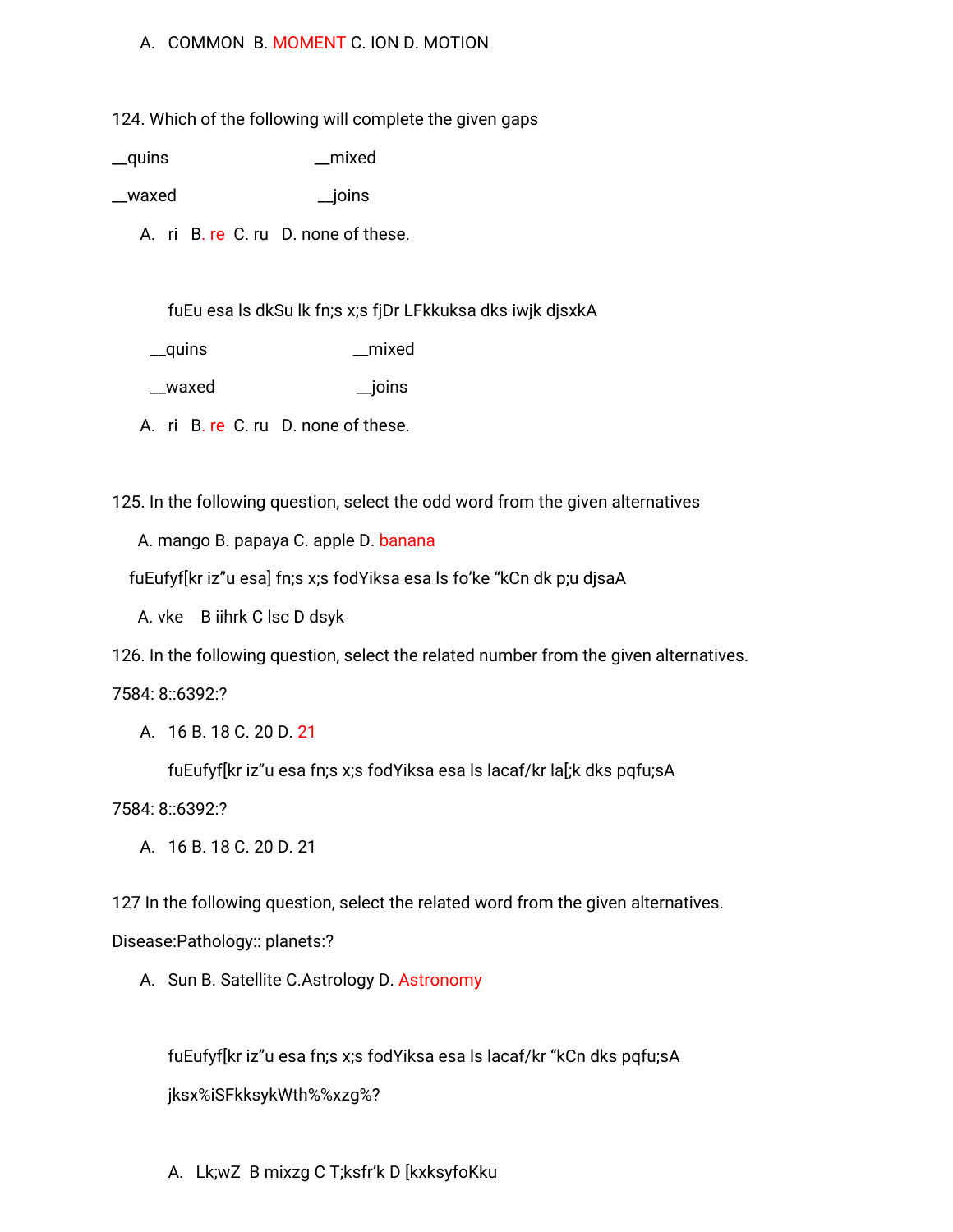128- Dhronacharya Award is given for which of the following achievements.

A. Student for achieving highest marks. B. Coaches for their hard works. C. Team who won world cup D. Person who hold gold in international athletics.

nzks.kkpk;Z iqjLdkj fuEufyf[kr esa ls fdl miyfC/k ds fy, fn;k tkrk gSA

A mPpre vad izkIRk djus okys Nk= dks

B dksp dks mudh dM+h esgur ds fy,

C og Vhe ftlus fo"o di thrk

D Oks yksx ftUgksus varjkZ'Vªh; ,FkysfVDl esa xksYM thrk

129. Which of the following articles is related to the abolition of untouchability.

A. Article 17 B. Article 21 C. Article 14 D. Article 18

fuEufyf[kr esa ls dkSu lk ys[k vLi`";rk ds mUewyu ls lacaf/kr gSA

A- vuqPNsn 17 B. vuqPNsn 21 C. vuqPNsn 14 D.vuqPNsn 18

130- Rovers Cup is associated with………

A. Football B. Hockey C. Badmintion D. Table Tenis

jksolZ di -----------ls laca/k gSA

- A. Football B. Hockey C. Badmintion D. Table Tenis
- 131. The vice president of India gives his resignation to whom.

A. Prime Minster B. Lok Sabha Speeker C. President D. Chief Justice of India. Hkkjr ds mi jk'Vªifr viuk bLRkhQk fdldks nsrs gSA

A Ikz/kku ea=h B yksd lHkk v/;{k C jk'Vªifr D.Hkkjr ds eq[; U;k;k/kh"k

132- The term Leg before wicket (LBW) is associated with which game.

A. Basket ball B. Golf C. Tennis D. Cricket

ysx OkhQksj fodsV (LBW) "kCn fdl [ksy ls lacaf/kr gSA

- A. Basket ball B. Golf C. Tennis D. Cricket
- 133. Charminar monuments is situated in which city?

A. Hyderabad B. Vishakhapatnam C. Chennai D. Bhopal

Pkkjfeukj dk Lekjd fdl "kgj esa fLFkr gSA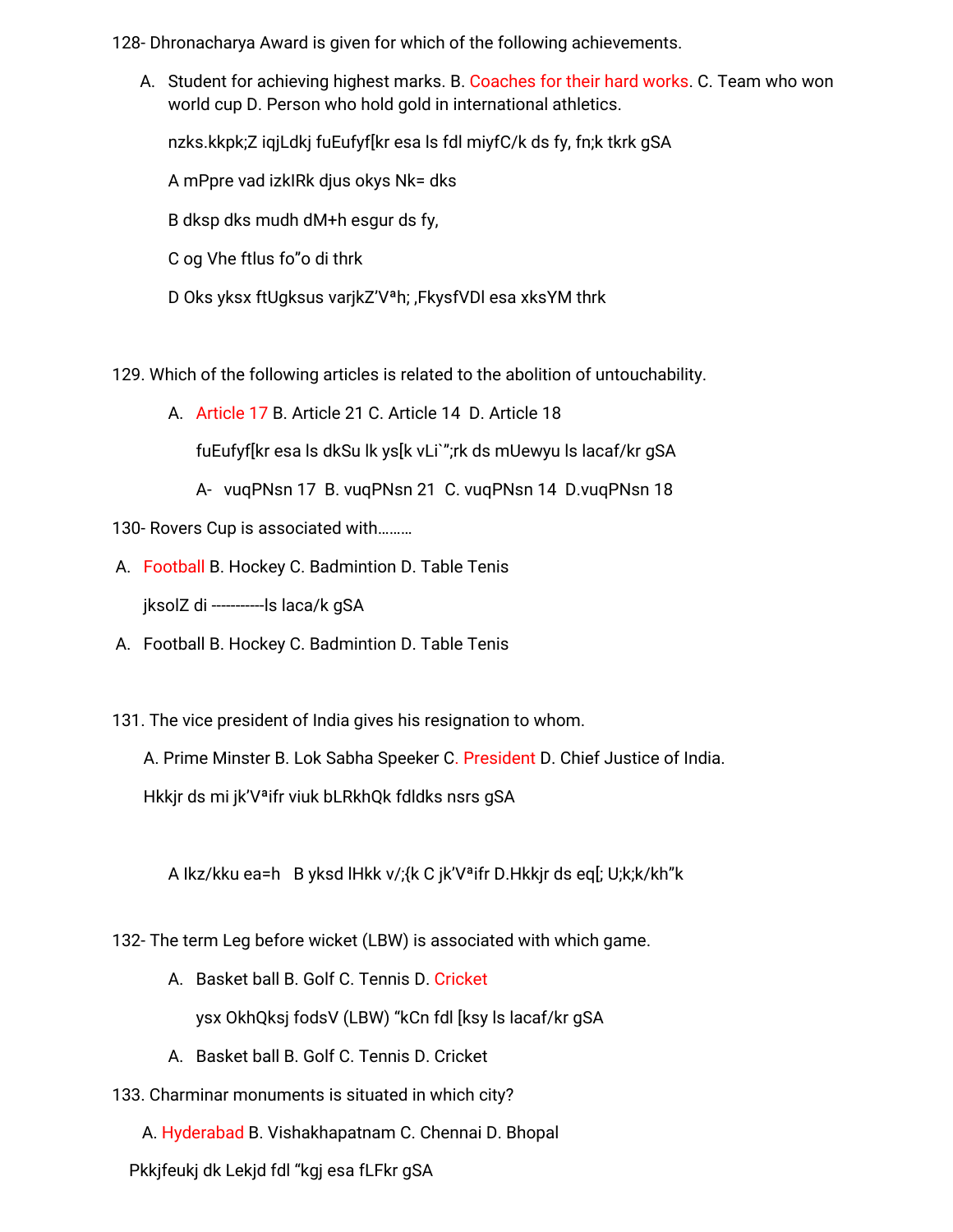A gSnjkckn B fo"kk[kirUke C psUubZ D.Hkksiky

134- B stand for ........ in BRICS.

A. Brazil B. Bahamas C. Benin D. Bangladesh fczDl esa ch dk vFkZ------------- qSA

A czkthy B cgkekl C csfuu D.caxYkkns"k

135- Insulin is hormone given to people suffering from which of the following disease.

A. Diabetes B. High Blood Pressure C. Lung Cancer D. Asthama bUlgfyu,d gkeksZu gS tks fuEu esa Is fdl fcekjh Is ihfM+r yksxks dks fn;k tkrk gSA A e/kgesg B mPp jDr pki C QsQM+s dk dSalj D.vLFkek

136- .......... is known as the disease world wide.

A. Endemic B. Epidemic C. Pandemic D. Sporadic

----------- dks nqfu;k Hkj esa QSyus okyh fcekjh ds :lk esa tkuk tkrk gSA

A LFkkfud B eqkekjh C fo"o O;kih D.fodhZ.k

137- On which date International Women's day is celebrates.

A. 7 March B. 8 April C. 8 March D. 08 February.

varjk'V<sup>a</sup>h; efgyk fnol fdl fnukad dks euk;k tkrk gSA

A 7 ekpZ B 8 vizSy C 8 ekpZ D. 8 Qjojh

- 138. 38x34+38x56+20x38=?
	- A. 4000 B. 4200 C. 3719 D. 4180

38x34+38x56+20x38=?

A. 4000 B. 4200 C. 3719 D. 4180

139. The population of Town an year ago is 176000 if it increase at the rate of 5% per annum what will be the population one year hence?

A. 194040 B. 194050 C. 284040 D. 19459

d lky igys ,d "kgj dh vkcknh 176000 gS ;fn 5% izfro'kZ dh nj ls c<+rh gS rks ,d o'kZ ckn tula[;k, gksxhA

A. 194040 B. 194050 C. 284040 D. 19459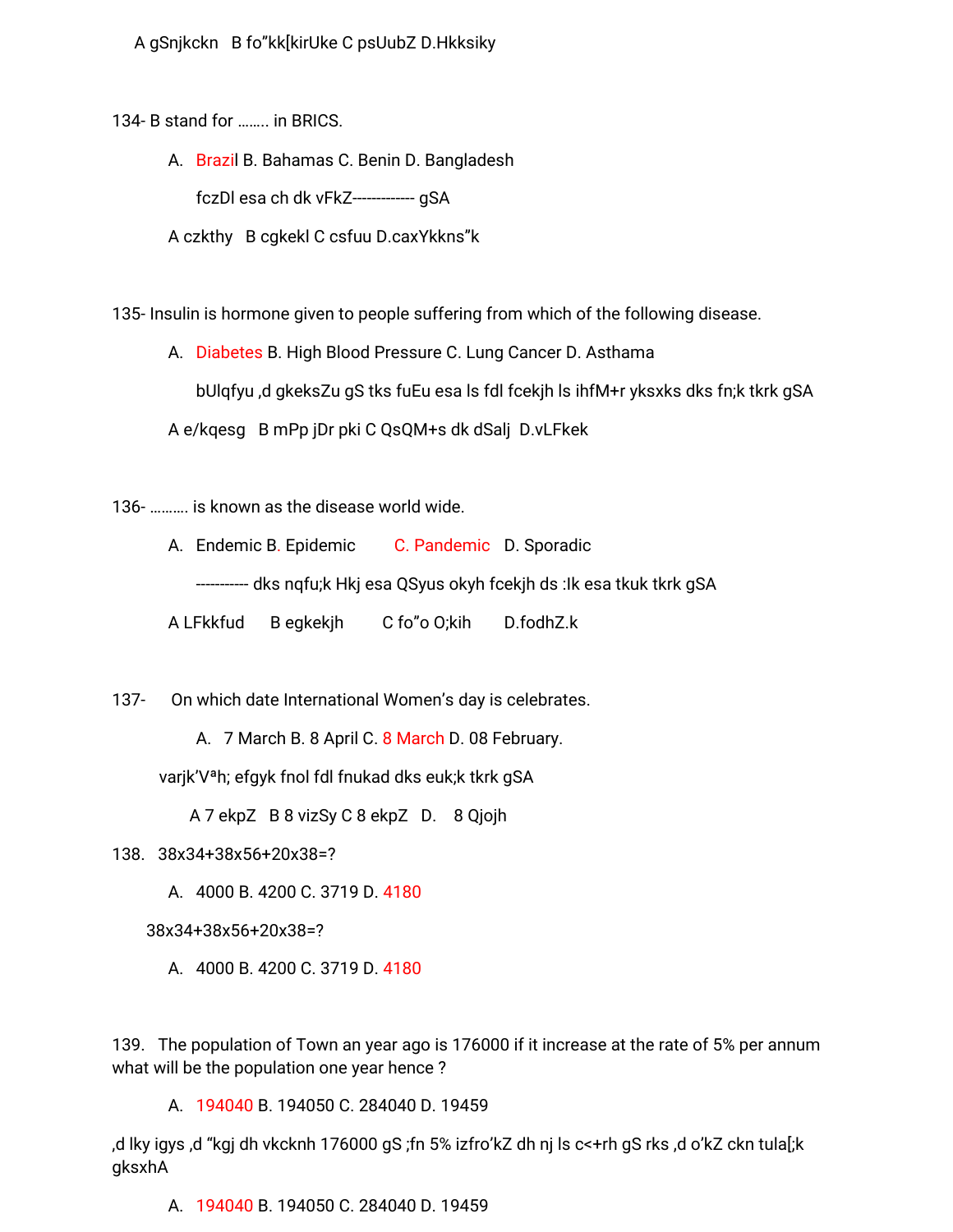140. The salary of a worker is increased by 15% and then decrease by 7% what percent change is observed in his salary ?

A. 8% B. 7% C. 9% D. 2%

,d dk;ZdrkZ ds osru esa 15% dh o`f) gqbZ gS vkSj fQj 07% dh deh gqbZ gS] mlds osru esa fdrus izfr"kr ifjorZu gqvkA

B. 8% B. 7% C. 9% D. 2%

141. The average score in 4 matches is 35 and in 3 other matches is 50 then find the average score in all the 7 matches

A. 48 B. 65 C. 85 D. 41

04 eSpksa esa vkSlr Ldksj 35 gS vkSj vU; 03 eSpksa esa 50 gS fQj lHkh 07 eSpksa esa vkSlr Ldksj D;k gksxkA

A.48 B. 65 C. 85 D. 41

- 142. "Playing it my way" is the autobiography of which cricket player?
- (A) Virat Kohli
- (B) Saurav Ganguly
- (C) Sachin Tendulkar
- (D) MS Dhoni

"Iysbax bV ekWb os" fdl fdzdsV f[kykM+h dh vkRedFkk gSA

- (A) वराट कोहली
- (B) सौरव गांगुली
- (C) सचिन तेंदुलकर
- (D) एमएस धोनी
- 143. Which was the last European power to leave India?
- (A) French (B) British (C) Portuguese (D) Dutch

भारत छोड़ने वाली अंतिम यूरोपीय शक्ति कौन सी थी?

- $(A)$  फ्रांस  $(B)$  अंग्रेज  $(C)$  पुर्तगाली  $(D)$  MPk
- 144 "Mustard" is related to "seed" in the same way as "Carrot" is related to: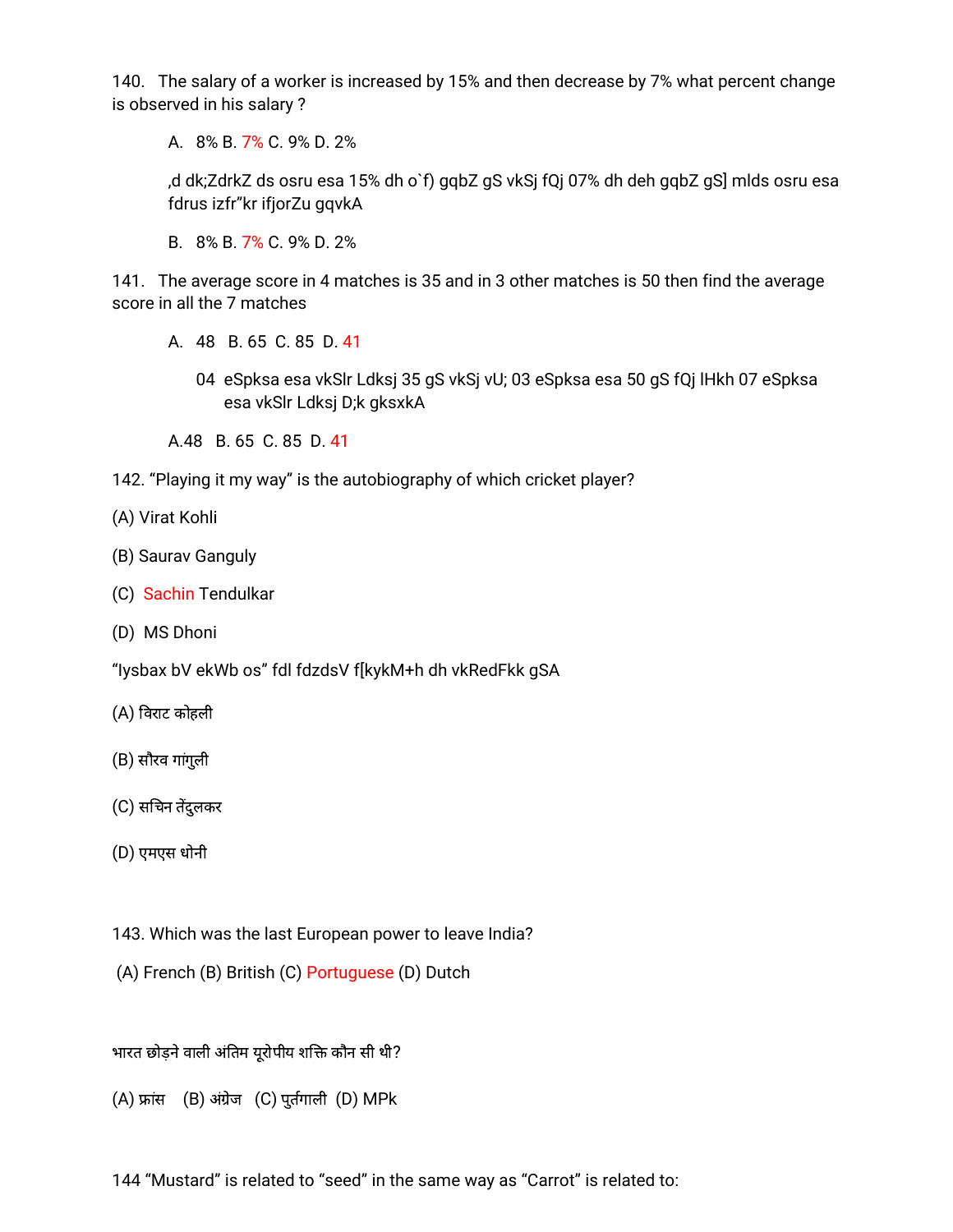A. Fruit B. Stem C. Flower D. Root

ftl izdkj ljlks lacaf/kr gS cht ls mlh izdkj xktj lacaf/kr gS&

(A) Qy (B) ruk (C) Qwy (D) tM+

145- Arrange the given words in the sequence they occur in the dictionary.

1. OBJECTIVITY 2.0BSOLETE 3. OMNIFARIOUS 4 OMNIPOTENT

A. 2,1,4,3 B. 2, 1 , 3, 4 C. 1,2,4,3 D. 1,2,3,4

fuEufyf[kr "kCnksa dks "kCndks'k esa vkus okys dze ds vuqlkj fy[ksaA

1. OBJECTIVITY 2.OBSOLETE 3. OMNIFARIOUS 4 OMNIPOTENT

A. 2,1,4,3 B. 2, 1 , 3, 4 C. 1,2,4,3 D. 1,2,3,4

146- National Security Day is observed on which date.

A. 2 Jan B. 4 March C. 18 June D.22 Aug

jk'Vªh; lqj{kk fnol fdl rkjh[k dks euk;k tkrk gSA

(A) 2 tuojh (B) 4 ekpZ (C) 18 twu (D) 22 vxLRk

147- Ranji Trophy is associated to which sport.

- A. Football B. Hockey C. Cricket D. Badminton jUkth VªkWQh fdl [ksy ls lacaf/kr gSA
- (A) QqVckWYk (B) gkWdh (C) fdzdsV (D) CkSMfeUVu

148- Which device is used to measure the wind speed?

A. Anemometer B. Barometer C. Bevameter D. Ceilometer

gok dh xfr dks ekius ds fy, fdl midj.k dk mi;ksx fd;k tkrk gSA

A. Anemometer B. Barometer C. Bevameter D. Ceilometer

149- Vishwanathan Aanand is associated with which game.

A. Billiards B. Chess C. Tennis D. Hockey.

fo"okUkkFku vkuan fdl [ksy ls lacaf/kr gSA

(A) fcfy;M~lZ (B) "krjat (C) Vsful (D) gkWdh

150. Lavani Dance is associated with which state.

A. Odisha B. Kerala C. Maharashtra D. Madhya Pradesh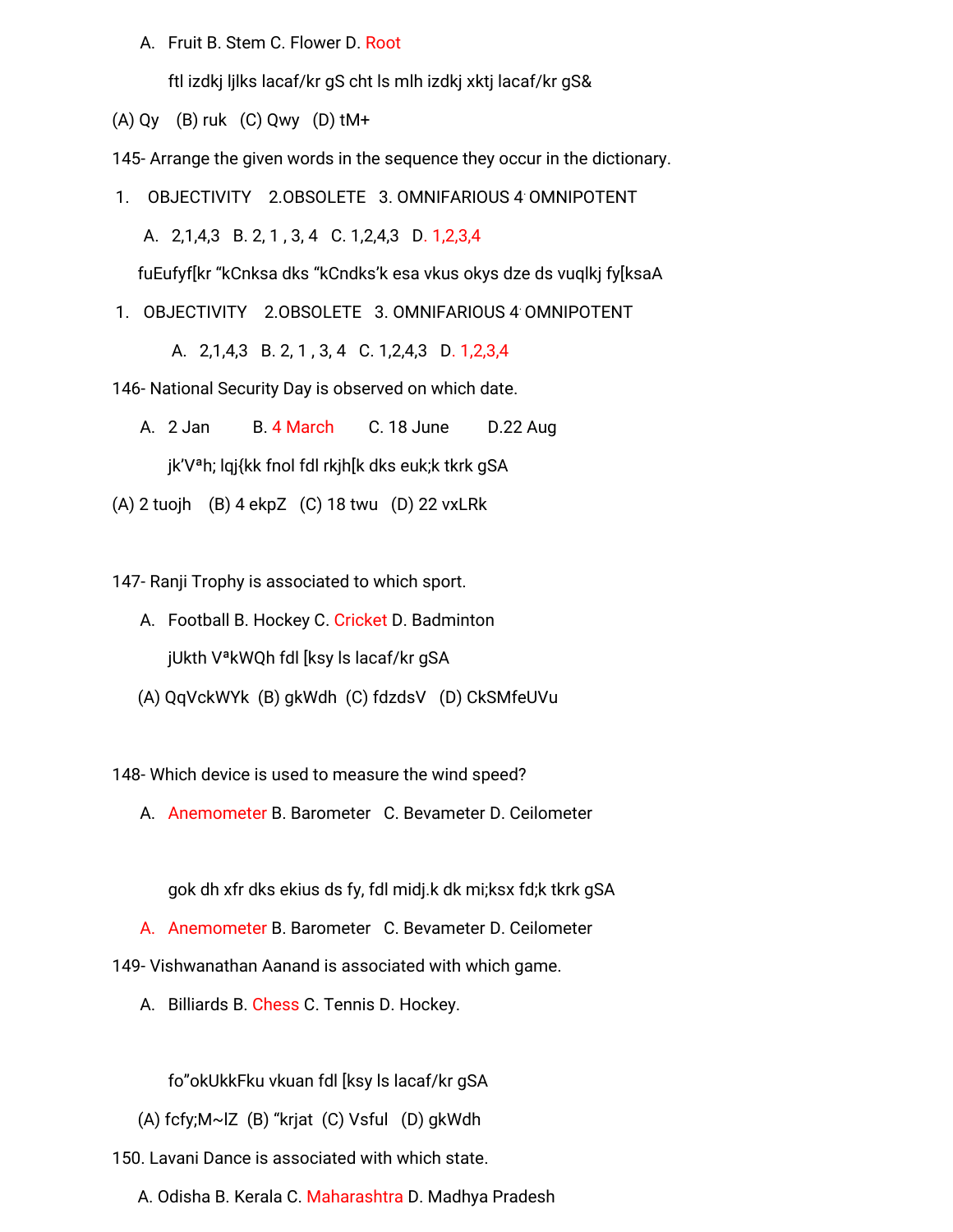Ykko.kh u`R; fdl jkT; ls tqM+k gSA

(A) vksfM"kk (B) dsjy (C) egkjk'V<sup>a</sup> (D) e/; izns"k

151- Which of the following can be found as internal memory also?

B. DVD C. RAM A. Pen Drive D. CD

fuEu es Is dkSu lk baVuZy eseksjh ds : Ik esa Hkh ik;k tkrk gSA

(A) isu M<sup>a</sup>kbo (B) MhohMh (C) jSe (D) lhMh

152- Which of the following number is divisible by 11.

A. 3333 B. 4212 C. 4515 D. 4437

fuEufyf[kr esa ls dkSu la[;k 11 ls foHkkT; gSA

A. 3333 B. 4212 C. 4515 D. 4437

153. In the following question select the odd words from the given alternatives.

A. Pathology. B. Geology C. Cardiology D. Radiology.

fuEufyf[kr iz"u esa fn;s x;s fodYikas es ls fo'ke "kCn dks pqfu;sA

(A) jksx foKku (B) Hkw foKku (C) ân; jksx foKku (D) fodhj.k fpfdRlk foKku 154- Who decides the salary of President of India?

A. Vice-Presidence of India B. Parliament C. Prime Minister D. Chief Justice of India

Hkkjr ds jk'V<sup>a</sup>ifr dk osru dkSu r; djrk gSA

A Hkkjr ds mi jk'V<sup>a</sup>ifr Blaln Ciz/kku ea=h D.Hkkjr ds eq[; U;k;k/kh"k

155- On which river bank Ahmedabad is situated.

A. Sabarmati B. Narmada C. Betwa D Shipra vgenkckn fdl unh rV ij fLFkr gSA A Ikcjerh B ueZnk C csrok D. f{kizk

156- Line of Actual Control separates which two countries.

A. Indian and Pakistan B. India and China C. India and Afganishtan D.India and Bangladesh okLrfod fu;a=.k js[kk fdu nks ns"kks dks vyx djrh gSA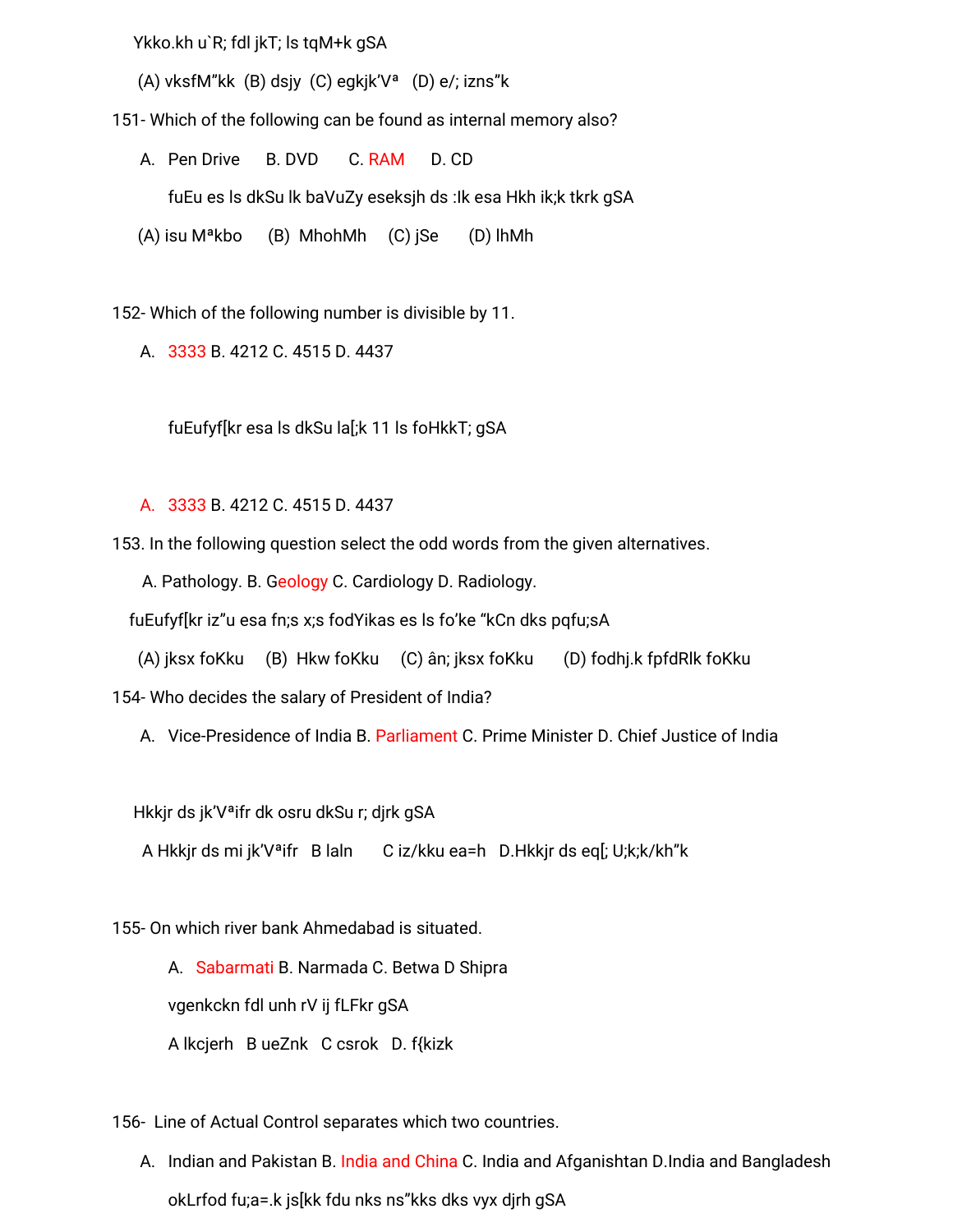A Hkkjr vkSj ikfdLrku B Hkkjr vkSj phu C Hkkjr vkSj vQxkfuLRkku D. Hkkjr vkSj caXkYkkns"k

157- Who appoints the Chief Minister of state.

A. President B. Governor C. Prime Minister D.Parliament

jkT; ds eq[; ea=h dh fu;qfDr dkSu djrk gSA

A jk'Vªifr B jkT;iky C iz/kku ea=h D. laln

158- Where is National War memorial of India situated?

A. Punjab B. Rajasthan C. Haryana D.New Delhi

Hkkjr dk jk'Vªh; ;q) Lekjd dgkW fLFkr gSA A iatkc B jkTkLFkku C gfj;k.kk D. ubZ fnYyh

159. India has signed S-400 Triumph deal with which country.

A. USA B. Russia C. China D.France

.

Hkkjr us fdl ns"k ds lkFk S-400 Vªk;EQ Mhy ij gLrk{kj fd;s gSA A la;qDr jkT; vesfjdk B :l C Pkhu D. Qzkal

160- Who has been declared a terrorist at the UNSC.

A. Ali Hassan Khan B. Masood Azhar C. Zakir Musa D.None of these.

Lak;qDr jk'V<sup>a</sup> lqj{kk ifj'kn }kjk fuEu ls fdls vkradoknh ?kksf'kr fd;k x;k qSA

A vyh glu [kku B elwn vtgj C tkfdj ewlk D. bues ls dksbZ ughaA

161. What is India's rank in Ease of Doing Business?

A. 100 B. 130 C. 77 D. 30

bZt vkWQ Mwbax fctusl esa Hkkjr dh jSd D;k gSA

A. 100 B. 130 C. 77 D. 30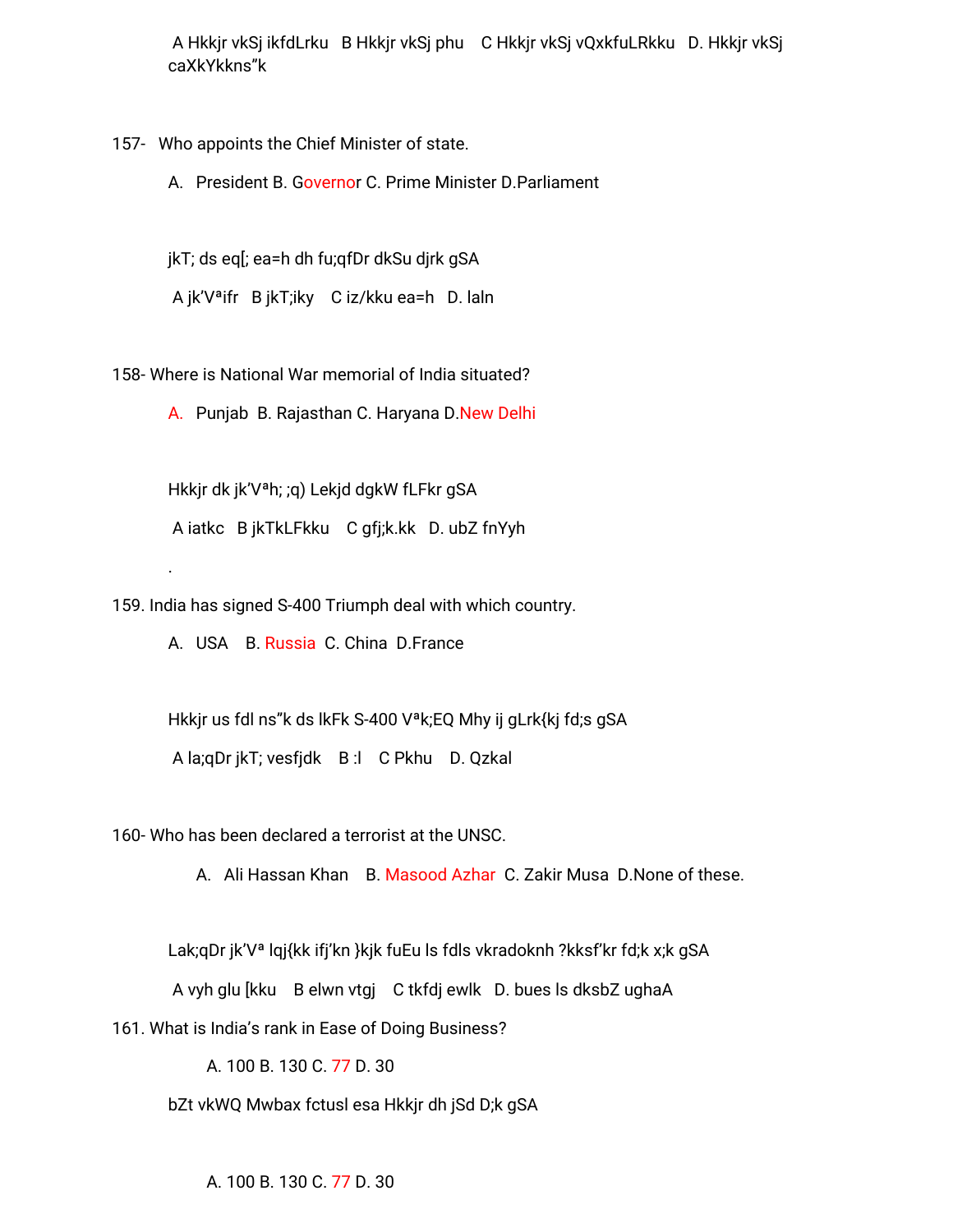162. 5, 10, 35, 160, ... ....

A. 785 B. 800 C.958 D.456 5,10,35,160, ... ... A. 785 B. 800 C.958 D.456

163- Which digit comes most frequently between 1 and 1000 (inclusive)

A. 1 B. 0 C. 5 D. 2

कौन सा अंक 1 और 1000 (समावेशी) के बीच सबसे अधिक बार आता है

A. 1 B. 0 C. 5 D. 2

164. Which number below is the odd one out?

A. 72927 B. 52329 C. 25616 D. 837241

fuEufyf[kr vadks esa Is dkSu lk vad Icls vyx gSA

A. 72927 B. 52329 C. 25616 D. 837241

165. Complete this sequence: 23, 30, 44, 65, .........., 128

A. 72 B. 79 C. 93 D. 41

J'[kayk iw.kZ djs 23, 30, 44, 65, .........., 128

A. 72 B. 79 C. 93 D. 41

166. Choose the number that will come next:

16, 27, 22, 23, 28, 19, 34, ....

A. 15 B. 26 C. 40 D. 83

J`[kayk esa [kkyh LFkku ij dkSu lk vad vk;sxkA

16, 27, 22, 23, 28, 19, 34, ....

A. 15 B. 26 C. 40 D. 83

167. If the letters of the word METABOLISM are arranged from left to right in alphabetical order, which letter will be the sixth?

 $A. L$ **B. M**  $C. O$  $D. A$ 

यदि METABOLISM शब्द के अक्षरों को वर्णमाला क्रम में बाएं से nk,a तक व्यवस्थित किया जाता है, तो कौन सा v{kj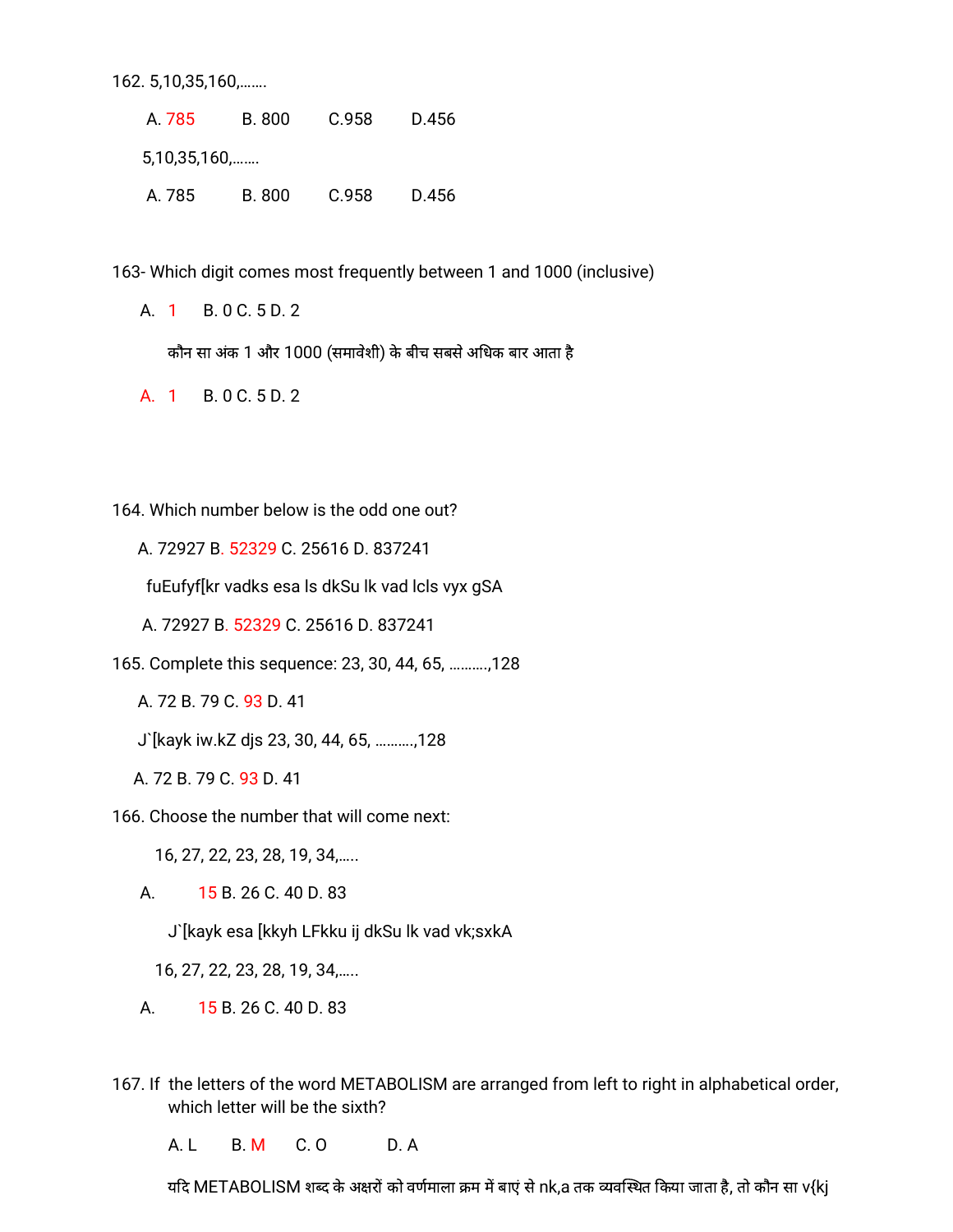छठा होगा?

A. L B. M C. O D. A

168. "Bible" is associated with which of the following religion.

- A. Sikhism B. Christianity C. Budhism D.Hinduism "ckbcy" fuEu esa ls fdl /keZ ls lacaf/kr gSA
- A fl[k /keZ B bZlkbZ /keZ C cq) /keZ D. fgUnq /keZ

169. There is how many stations in PRYJ Division.

A. 131 B. 134 C. 136 D. 112

Ikz;kxjkt eaMy esa fdrus LVs"ku gSA

A. 131 B. 134 C. 136 D. 112

170. What is the Maximum Permissible Speed for Coaching trains in CAR –CPU section.

A. 60 KMPH B. 30 KMPH C. 50KMPH D. 110 KMPH

Pkqukj&pksiu [kaM esa dksfpax xkfM+;ksa dh vuqes; vf/kdre xfr D;k gSA

A. 60 KMPH B. 30 KMPH C. 50KMPH D. 110 KMPH

171. Karhal Station is situated between which two station.

A. ETW-MNQ B. ETA-BRN C. SKB-FBD D. MOTA-BGQ

djgy fdu nks LVs"kuksa ds e/; fLFkr gSA

A. ETW-MNQ B. ETA-BRN C. SKB-FBD D. MOTA-BGQ

172- Which station of the following has RRI.

- A. CNB B. TDL C. DER D. CAR fuEu esa ls fdl LVs"ku ij vkjvkjbZ gSA
- A. CNB B. TDL C. DER D. CAR

173. Who was the first Indian women president of the Indian National Congress.

A. Sarojini Naidu B. Sucheta Kriplani C. Annie Besant D. Kasturba Gandhi. Hkkjrh; jk'Vªh; dzkaxsl ds igyh Hkkjrh; efgyk v/;{k dkSu FkhA A ljkstuh uk;Mw B lqpsrk d``iykuh C ,uh cslsUV D. dLrqjck xka?kh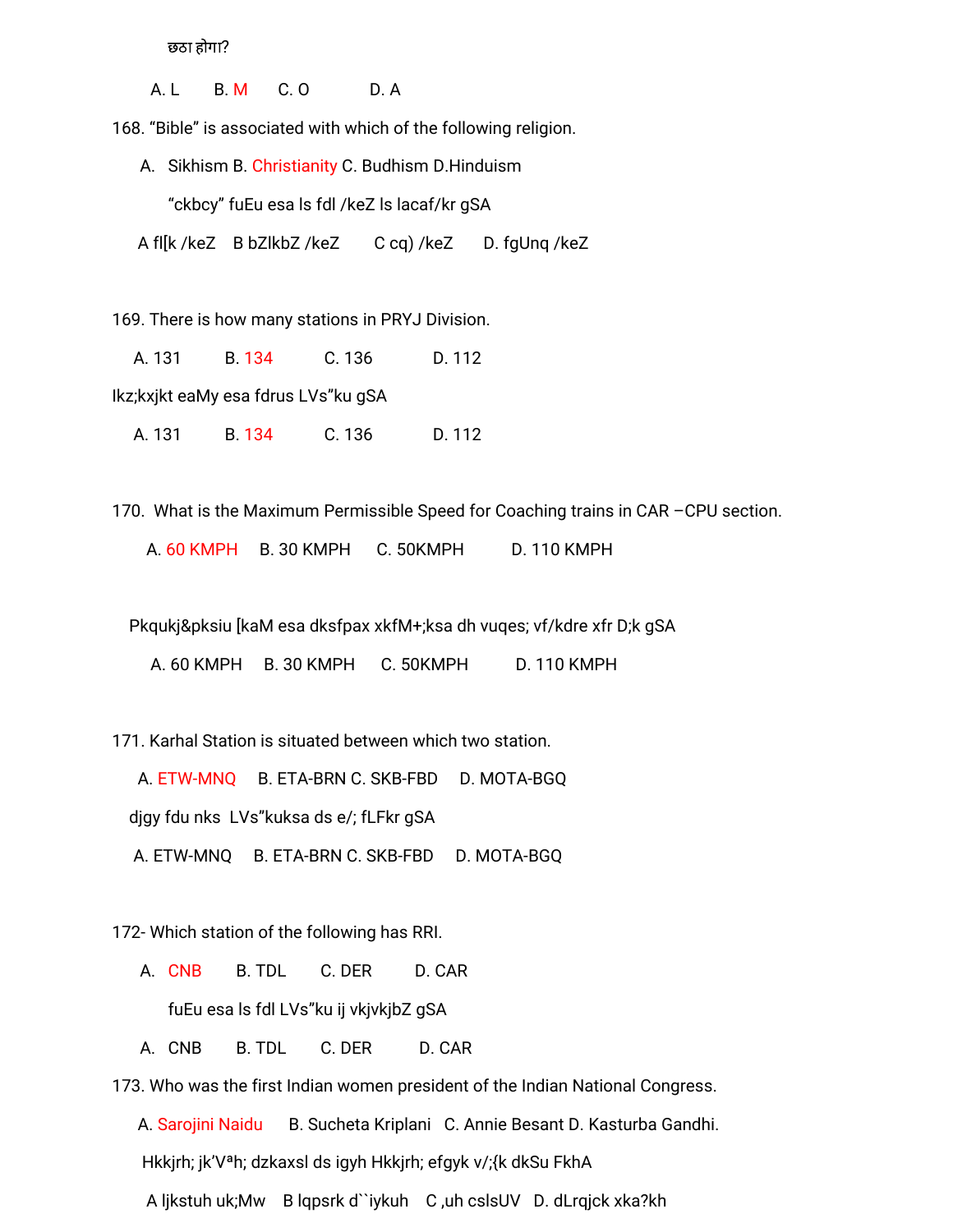174- Vinesh Phogat is associated with which game.

A. Badminton B. Wrestling C. Squash D. Cricket.

fous"k QksxV fdl [ksy ls tqM+h gSA

A cSMfeUVu B dq"rh C LDoS"k D. fdzdsV

175- "Mahayana" is associated with which of the following religion.

A. Sikhism B. Jainism C. Budhism D. Hinduism

"Ekgk;ku" fuEu esa ls fdl /keZ ls lacaf/kr gSA

A fl[k /keZ B TkSu /keZ C cq) /keZ D. fgUnq /keZ

# **Answer Key**

| 1              | C | 36 | A | 71 | B | 106 | C           | 141 | D           |
|----------------|---|----|---|----|---|-----|-------------|-----|-------------|
| $\overline{2}$ | C | 37 | C | 72 | B | 107 | A           | 142 | C           |
| 3              | A | 38 | B | 73 | C | 108 | A           | 143 | $\mathsf C$ |
| $\overline{4}$ | C | 39 | A | 74 | D | 109 | D           | 144 | D           |
| 5              | D | 40 | С | 75 | C | 110 | C           | 145 | D           |
| 6              | A | 41 | C | 76 | C | 111 | D           | 146 | B           |
| 7              | D | 42 | С | 77 | A | 112 | $\mathsf C$ | 147 | $\mathsf C$ |
| 8              | A | 43 | С | 78 | B | 113 | C           | 148 | A           |
| 9              | A | 44 | B | 79 | C | 114 | C           | 149 | B           |